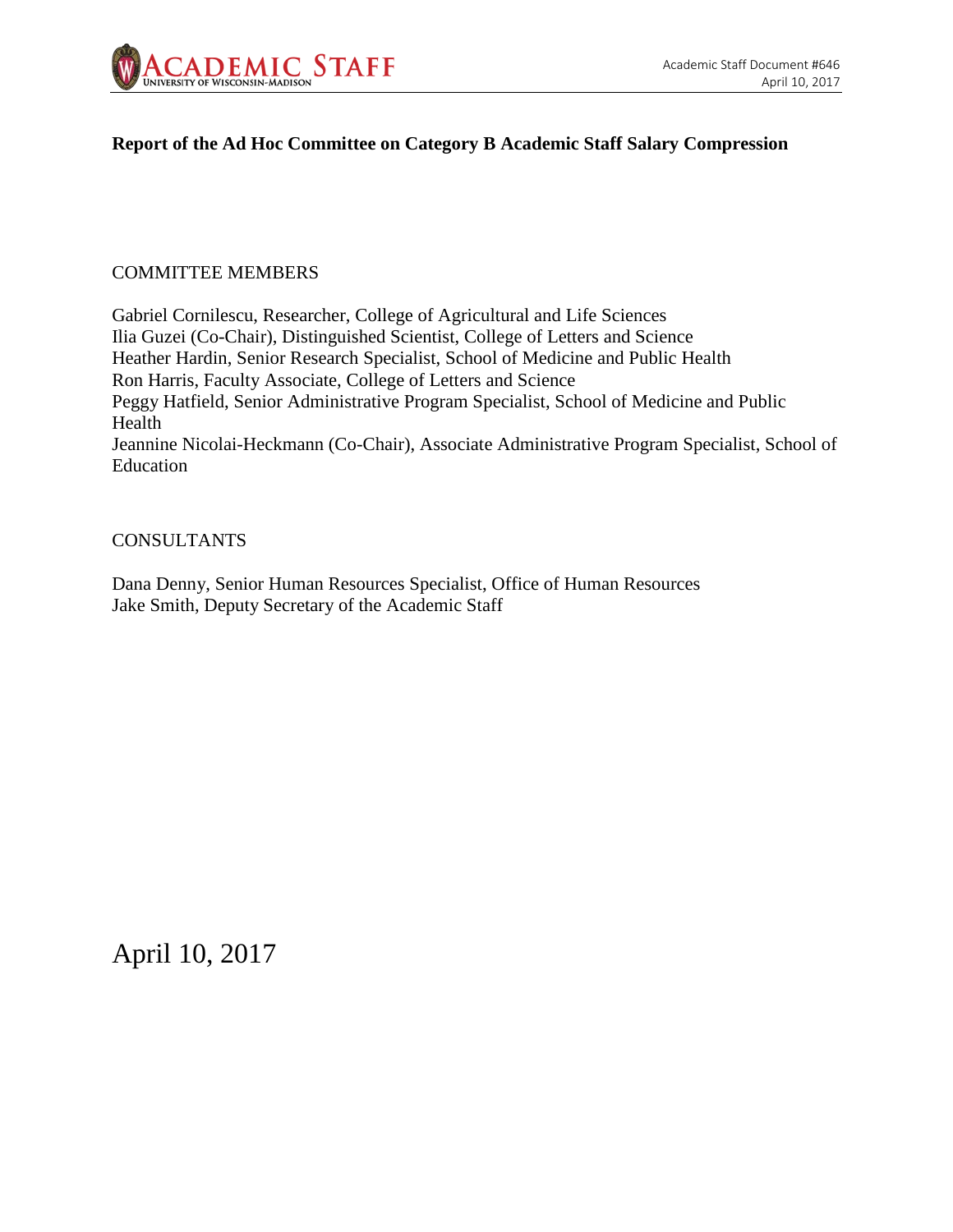# Table of Contents

| Market Factors II: Faculty Associates Compared to Professors in One Department 12                                                                                                                                                                                                                                                                                                                                                                                                                                          |
|----------------------------------------------------------------------------------------------------------------------------------------------------------------------------------------------------------------------------------------------------------------------------------------------------------------------------------------------------------------------------------------------------------------------------------------------------------------------------------------------------------------------------|
|                                                                                                                                                                                                                                                                                                                                                                                                                                                                                                                            |
| Cumulative Effects of Salary Compression: A Study of Two Faculty Associates  12                                                                                                                                                                                                                                                                                                                                                                                                                                            |
|                                                                                                                                                                                                                                                                                                                                                                                                                                                                                                                            |
|                                                                                                                                                                                                                                                                                                                                                                                                                                                                                                                            |
|                                                                                                                                                                                                                                                                                                                                                                                                                                                                                                                            |
|                                                                                                                                                                                                                                                                                                                                                                                                                                                                                                                            |
|                                                                                                                                                                                                                                                                                                                                                                                                                                                                                                                            |
|                                                                                                                                                                                                                                                                                                                                                                                                                                                                                                                            |
| As part of the Titling and Total Compensation Study, the University of Wisconsin should conduct a<br>pay equity study for all Category B academic staff employees. The study should identify and remedy<br>existing instances of salary compression, as well as plan for future ways to identify and continually                                                                                                                                                                                                           |
| The University of Wisconsin should ensure compliance to the new performance management policy,<br>confirming that annual performance reviews are conducted for each employee as a critical component<br>to employee development. Annual reviews should include, when appropriate, reviews for changes in<br>duties (with corresponding pay adjustments), reviews for promotion, and reviews for increased job                                                                                                              |
| The University of Wisconsin should confirm units follow existing policies and use existing tools to<br>ensure opportunities for promotion and increased job security are not overlooked or bypassed. While<br>there is no expectation that any individual employee will receive promotion or increase in job security,<br>supervisors must perform those reviews and inform employees of their decisions. The University<br>should also develop and implement a plan to address the stagnating compensation of late career |
| The University of Wisconsin should establish uniform campus-wide guidelines that describe "who<br>pays" for pay adjustments (e.g. established source of bridge-funding for academic staff employees paid                                                                                                                                                                                                                                                                                                                   |
|                                                                                                                                                                                                                                                                                                                                                                                                                                                                                                                            |
| Appendix A - Charge to the Ad Hoc Committee on Category B Academic Staff Salary, with Timeline                                                                                                                                                                                                                                                                                                                                                                                                                             |
|                                                                                                                                                                                                                                                                                                                                                                                                                                                                                                                            |
|                                                                                                                                                                                                                                                                                                                                                                                                                                                                                                                            |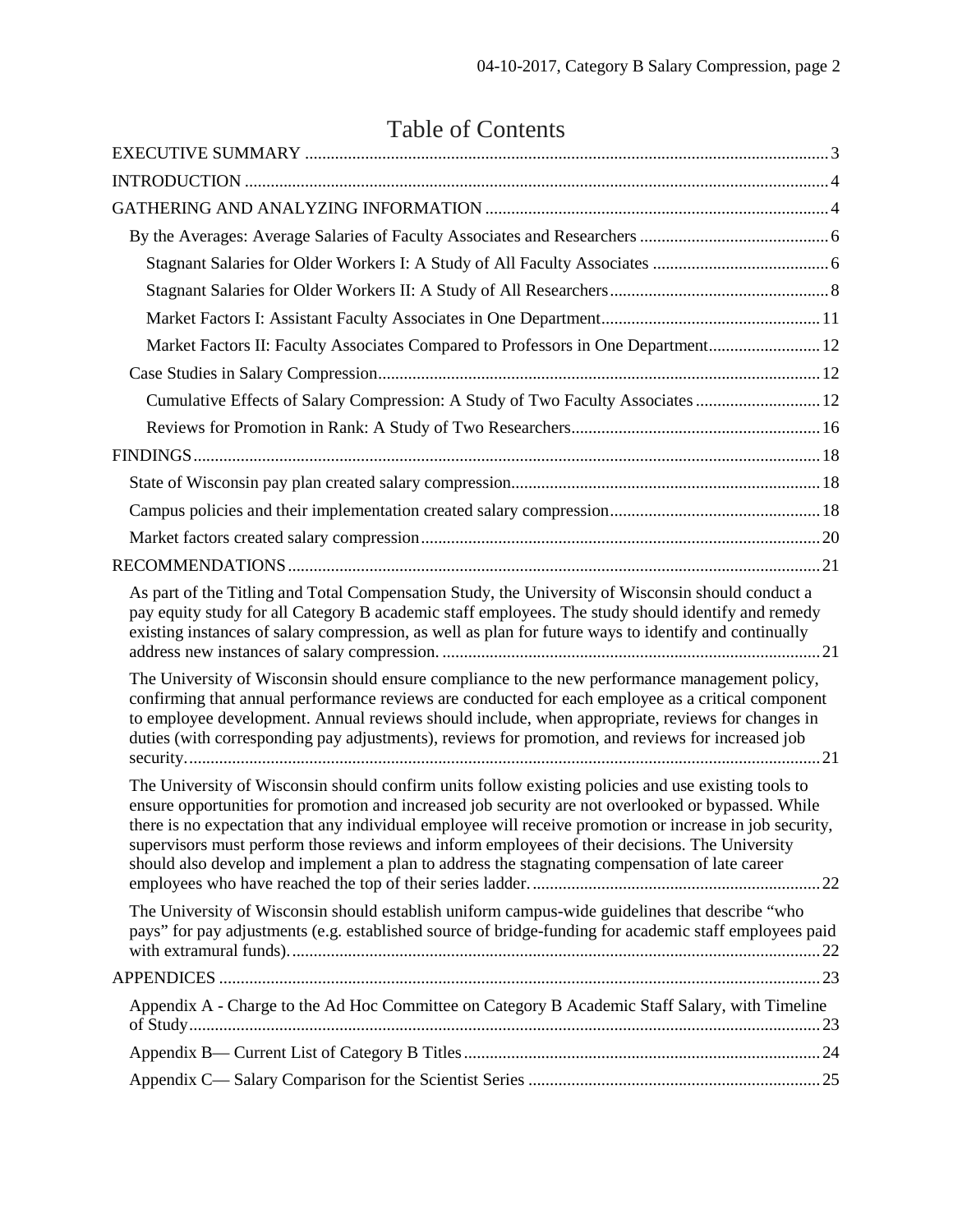#### <span id="page-2-0"></span>**EXECUTIVE SUMMARY**

The Academic Staff Executive Committee (ASEC) charged the Ad Hoc Committee on Category B Academic Staff Salary Compression "to gather and analyze information on compression of academic staff salaries within Category B," and to, "make recommendations to the Academic Staff Assembly concerning policies and procedures that can be used to minimize and mitigate this inequity." The committee convened in September 2016.

The committee sampled two Category B titles for its study: the Faculty Associate series and the Researcher series. For each title, the committee analyzed salaries both by prefix (i.e., rank) and by years in job. Better to understand the numbers, we also completed two case studies regarding Faculty Associate salary histories and histories of Researcher reviews (for job security and promotion). Our investigation indicates evidence of salary compression. We assume that similar patterns occur in other titles.

In the course of our investigation we identified three general causes of compression:

- 1. A lack of pay increases as established through the State of Wisconsin biennial budget over several biennia, coupled with increased fringe benefits costs and retirement costs.
- 2. Absence of campus-wide policies governing the timing and implementation of pay adjustments and, where policies exist, failure of individual units to apply the policies.
- 3. Market factors.

Most of the factors of compression are of long-standing. Given the deeply embedded institutional nature of the problem and the fact that compression affects employees in different way depending on individual unit practice, we see no simple solution to salary compression. Based on our research and deliberations, however, we make the following recommendations:

- 1. As part of the Titling and Total Compensation Study, the University of Wisconsin should conduct a pay equity study for all Category B academic staff employees. The study should identify and remedy existing instances of salary compression, as well as plan for future ways to identify and continually address new instances of salary compression.
- 2. The University of Wisconsin should ensure compliance to the new performance management policy, confirming that annual performance reviews are conducted for each employee as a critical component to employee development. Annual reviews should include, when appropriate, reviews for changes in duties (with corresponding pay adjustments), reviews for promotion, and reviews for increased job security.
- 3. The University of Wisconsin should confirm units follow existing policies and use existing tools to ensure opportunities for promotion and increased job security are not overlooked or bypassed. While there is no expectation that any individual employee will receive promotion or increase in job security, supervisors must perform those reviews and inform employees of their decisions. The University should also develop and implement a plan to address the stagnating compensation of late career employees who have reached the top of their series ladder.
- 4. The University of Wisconsin should establish uniform campus-wide guidelines that describe "who pays" for pay adjustments (e.g. established source of bridge-funding for academic staff employees paid with extramural funds).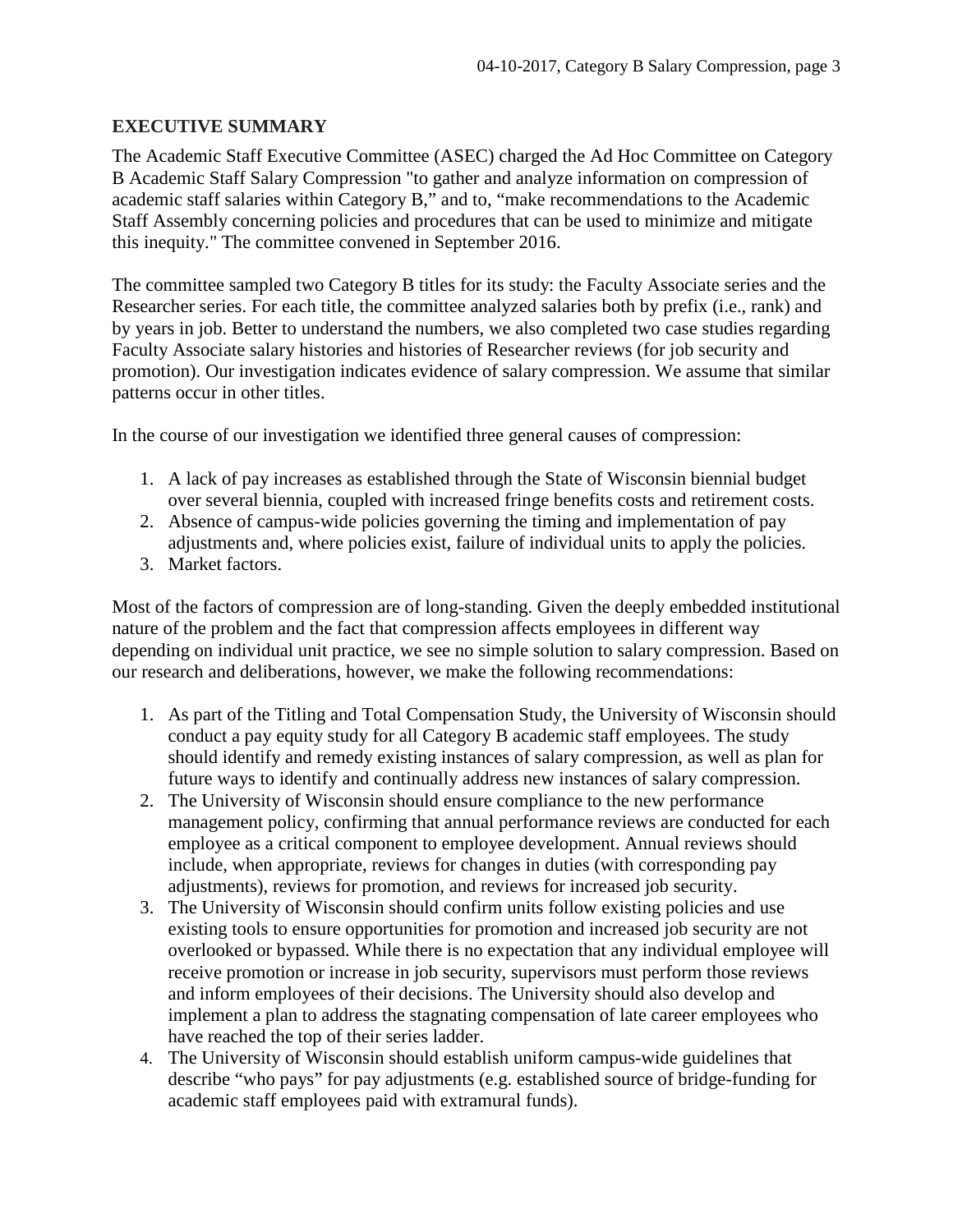## <span id="page-3-0"></span>**INTRODUCTION**

The 2012 HR Design Strategic Plan offered us the opportunity to enhance our employment model. In particular, HR Design identified many opportunities for improvements in areas related to compensation: compensation structure, job security, and talent management.<sup>[1](#page-3-2)</sup> Implementation of the plan is ongoing, and we look forward to innovations on this front.

At the same time as we improve the University's human resources policies, we must also address the lingering cumulative effects of an antiquated system under which many employees have worked for many years. One of these effects of the University's approach to human resources policy is salary compression among Category B academic staff employees.

On July 7, 2016, the Academic Staff Executive Committee (ASEC) created the Ad Hoc Committee on Category B Academic Staff Salary Compression. ASEC issued the following charge:

The Ad Hoc Committee on Category B Academic Staff Salary Compression will work with the Office of Human Resources to gather and analyze information on compression of academic staff salaries within Category B and will make recommendations to the Academic Staff Assembly concerning policies and procedures that can be used to minimize and mitigate this inequity. The report should be delivered to the Assembly no later than its December [2](#page-3-3)016 meeting.<sup>2</sup>

In our initial meeting, we noted that ASEC had not defined salary compression. During our study we arrived at a working definition of salary compression: **lack of salary advancement from initial base salary based on years of experience within a single discipline, after factoring in merit.** Or, as one academic staff employee we interviewed said, "The longer one stays here, the more one's salary levels off." In our study, we show that salary compression has many causes and can have many ramifications.

#### <span id="page-3-1"></span>**GATHERING AND ANALYZING INFORMATION**

Unclassified Personnel Policies & Procedures provide the following definition of Category B academic staff positions:

Individuals performing at a level typical of faculty as either a) instructional, academic staff providing instruction or training to students in an academic discipline, or b) research academic staff participating in identifying research problems, designing methodology, conducting research, and other related activities.<sup>[3](#page-3-4)</sup>

 $\frac{1}{1}$ <sup>1</sup> A Strategic Plan for a New UW–Madison Human Resources System

<span id="page-3-2"></span><http://hrdesign.wisc.edu/content/uploads/2013/04/HRD-Plan-Revised-11-19-2012-.pdf>

<span id="page-3-3"></span><sup>2</sup> The charge document can be found in Appendix A.

<span id="page-3-4"></span><sup>3</sup> <http://www.ohr.wisc.edu/polproced/UPPP/0102.html> Appendix B provides a complete list of current Category B titles.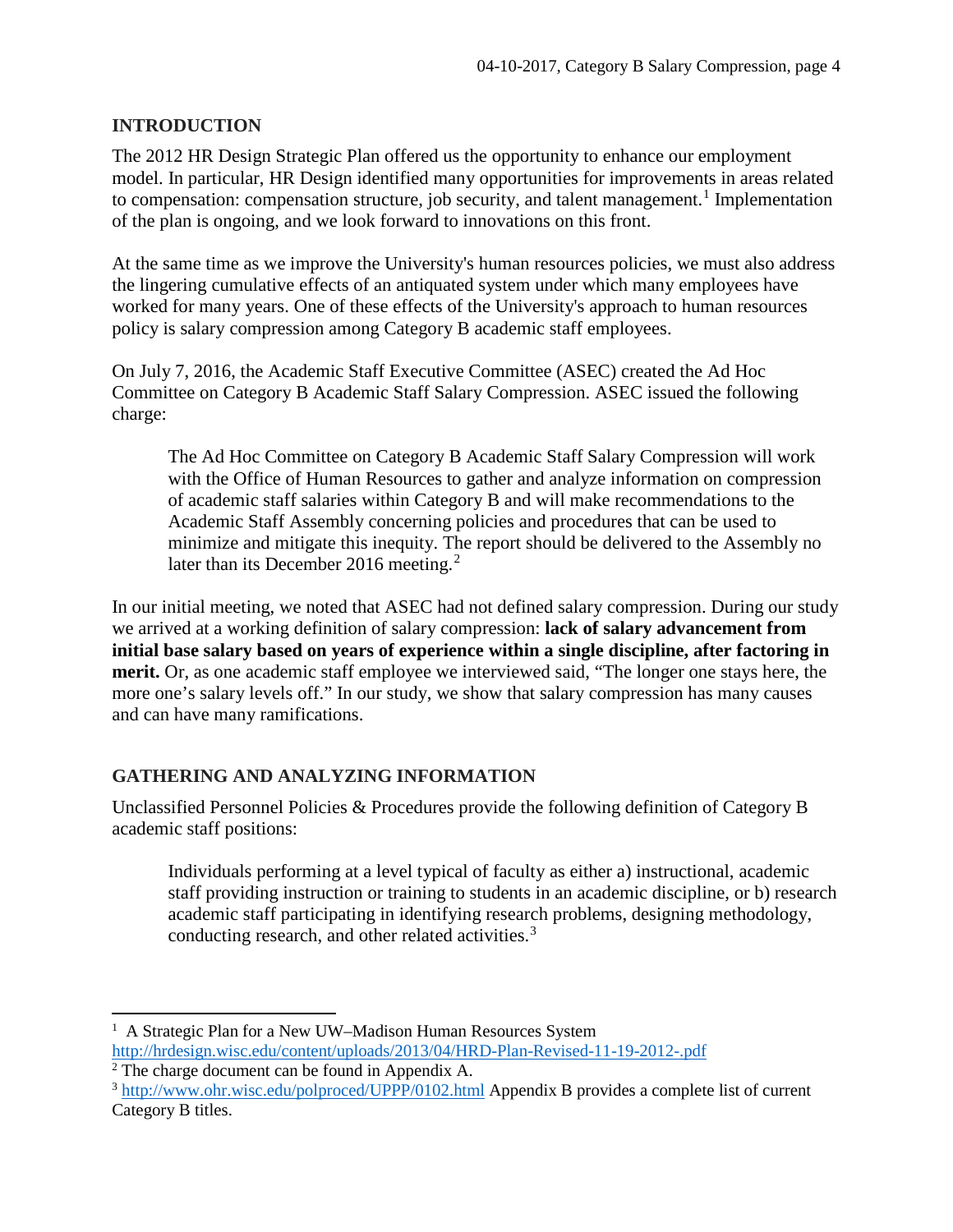For further context, Category B employees have no salary maxima, which could exacerbate salary compression. Moreover, Category B employees tend to have very little mobility to change jobs on campus. Most Category B positions situate themselves very narrowly within the boundaries of specific academic disciplines, limiting severely the ability to obtain competitive market salary through internal transfers. Nonetheless, the committee does not advocate for this "job-hopping," but is merely pointing it out as a categorical distinction between Category A and Category B employees.

Given the large number of titles, we decided to focus our analyses on two title series, Faculty Associate and Researcher. [4](#page-4-0) We elected to study the Faculty Associate and Researcher series because we believe they best represent the two issues most important in identifying salary compression. Most employees who hold the Faculty Associate and Researcher titles are career employees, many with decades of service to the University of Wisconsin. Career employees are most likely to feel the cumulative effects of salary compression.<sup>[5](#page-4-1)</sup> While both titles represent career employees, each title is funded in a very different way. Whereas most employees in the Faculty Associate title are paid from general purpose revenue (GPR) and tuition, most employees in the Researcher title are paid from extramural funds. We wondered whether salary compression would differ according to source of funding.

<span id="page-4-0"></span><sup>&</sup>lt;sup>4</sup> The October 2010 payroll data included 3,371 distinct Category B appointments (2,725 FTE), in fifteen distinct title series.<https://apir.wisc.edu/compensation/Category.pdf> A current list of all Category B titles may be found in Appendix B.

<span id="page-4-1"></span><sup>&</sup>lt;sup>5</sup> In selecting the Faculty Associate series, for example, we avoid the challenges of distinguishing career and short-term employees. The Faculty Assistant series, by contrast, consists largely of short-term employees: of the 61 Faculty Assistants employed in October 2016, only 18 had more than two years of experience. The Lecturer series also includes large numbers of both career and short-term employees. While the mix of long-term and short-term employees ruled out analyzing those titles for the purposes of this study, we acknowledge that career employees in those titles are susceptible to the kinds of salary compression we identified in the Faculty Associate series. In conducting our study of the Faculty Associate series, we came to realize that Faculty Associates perform a wide variety of work assignments. The variation of duties within the series leads us to conclude that the best way to analyze positions is by job description, not by title. Such analysis is too broad for our limited study, whose purpose is to determine whether salary compression exists. Any larger, comprehensive study of compensation and salary compression ought to take as its base specific job duties, rather than title.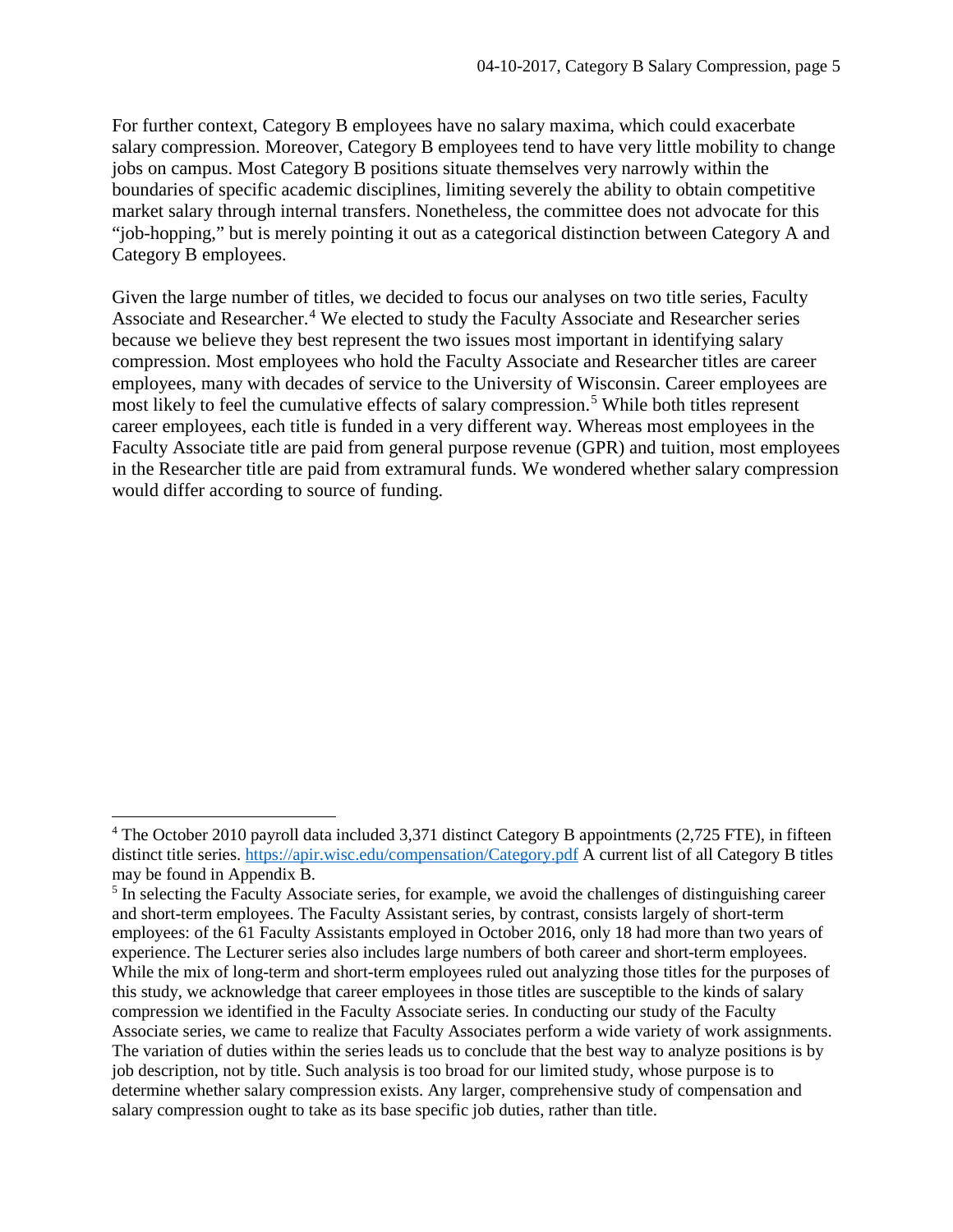#### <span id="page-5-0"></span>**By the Averages: Average Salaries of Faculty Associates and Researchers**

#### <span id="page-5-1"></span>**Stagnant Salaries for Older Workers I: A Study of All Faculty Associates**

We studied the mean salaries of all employees in the Faculty Associate title, both by rank and by years in job (Tables 1 and  $1A$ )<sup>[6](#page-5-2)</sup>. We made several observations.

Employees higher in rank had higher salaries on average than those lower in rank, which is to be expected. The mean salary of Faculty Associates at the no-prefix level is greater than the mean salary of Associate Faculty Associates, which in turn is higher than the salary of the single Assistant Faculty Associate. This pattern is to be expected. The pattern suggests that the annual review process for promotion in series is effective in generating raises for those employees who are reviewed.

| Title                              | Count | Mean C Basis | <b>Std Dev C Basis</b> |
|------------------------------------|-------|--------------|------------------------|
| Distinguished Faculty Associate    | 15    | \$85,811     | \$13,257               |
| <b>Faculty Associate</b>           | 185   | \$82,398     | \$28,368               |
| <b>Associate Faculty Associate</b> | 93    | \$66,636     | \$21,009               |
| <b>Assistant Faculty Associate</b> | 77    | \$53,032     | \$14,054               |
|                                    | 370   |              |                        |

Table 1 – Campus Faculty Associates by Rank

|                          | L&S |              |                        |       | Non $L&S$    |              |  |
|--------------------------|-----|--------------|------------------------|-------|--------------|--------------|--|
| Title                    | Co  | Mean C Basis | <b>Std Dev C Basis</b> | Count | Mean C       | Std Dev C    |  |
|                          | unt |              |                        |       | <b>Basis</b> | <b>Basis</b> |  |
| Distinguished Faculty    | 8   | \$86,565     | \$23,960               |       | \$84,949     | \$11,746     |  |
| Associate                |     |              |                        |       |              |              |  |
| <b>Faculty Associate</b> | 105 | \$77,343     | \$25,577               | 80    | \$89,032     | \$30,572     |  |
| <b>Associate Faculty</b> | 44  | \$56,604     | \$9,365                | 49    | \$75,645     | \$24,337     |  |
| Associate                |     |              |                        |       |              |              |  |
| <b>Assistant Faculty</b> | 43  | \$47,065     | \$10,580               | 34    | \$60,580     | \$14,399     |  |
| Associate                |     |              |                        |       |              |              |  |
|                          | 200 |              |                        | 170   |              |              |  |

When comparing employees by years of service, however, a surprising trend appears. Please refer to Table 2. The mean salary for new hires is greater than the mean salary for employees with both 1-5 and 6-10 years of service. Likewise, the mean salary for employees with 11-15 years of experience is greater than the mean salary for employees with both 15-20 and 20-25 years of experience. While this odd pattern might have many causes, it is indicative of salary compression. We suspect that one of the causes of this compression is the lack of ladder

<span id="page-5-2"></span> <sup>6</sup> Unless otherwise noted salary information was taken from the "Current Classified, Unclassified and Student Jobs" query in Interactive Reporting Workspace. The queries were made variously in November and December 2016.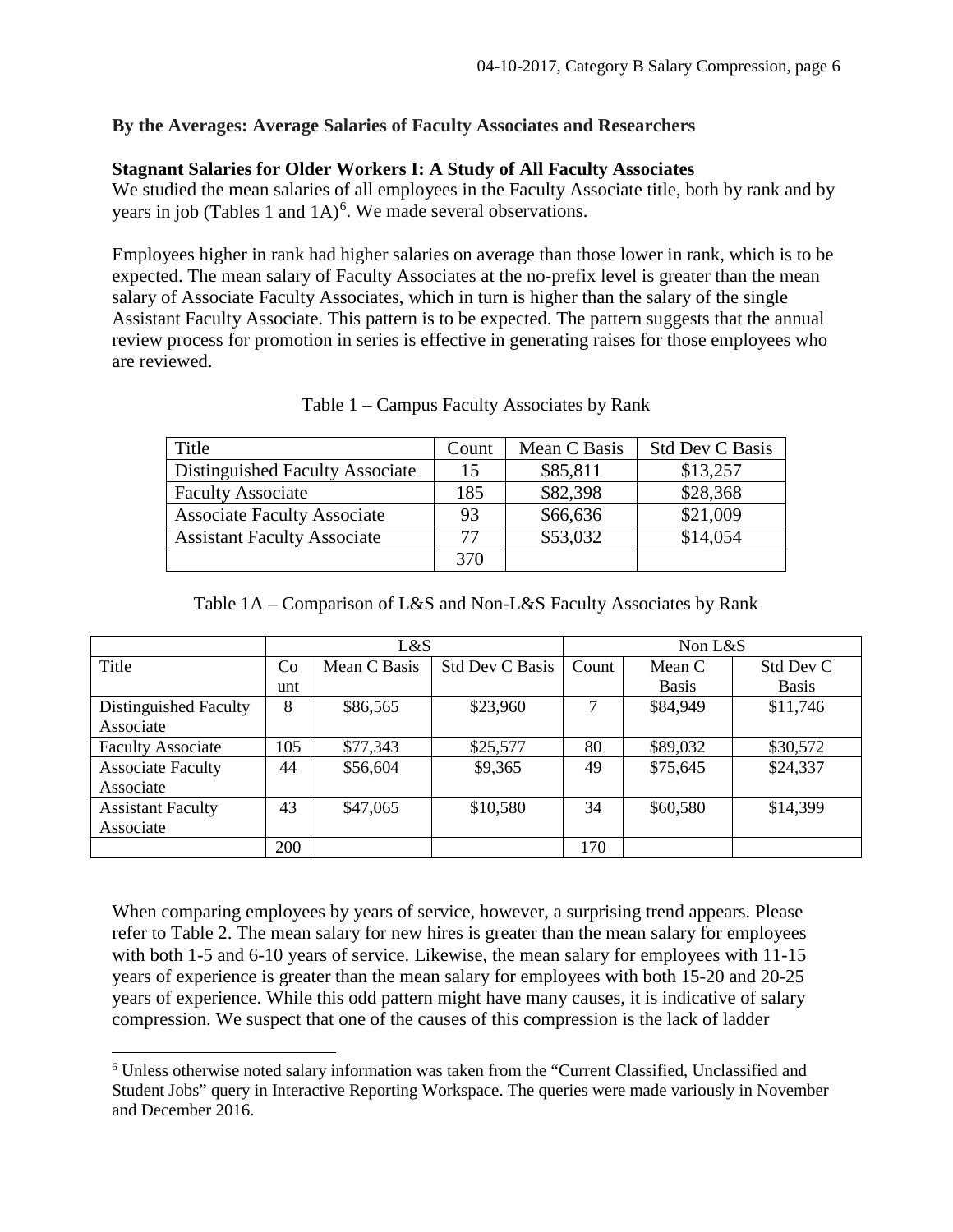promotions in a title series. Most title series have three rungs (e.g., assistant, associate, noprefix), which provide for two pay adjustments. Table 2 suggests that most employees receive those adjustments before the fifteenth year in job. In the last ten-to-twenty years of employment, no further pay adjustments are available, leading to a stagnation of salary among older workers.<sup>[7](#page-6-0)</sup>

| Years in Job        | Count | Mean C Basis | <b>Std Dev C Basis</b> |
|---------------------|-------|--------------|------------------------|
| First Year New Hire | 64    | \$69,909     | \$34,327               |
| 1-5 Years           | 114   | \$69,293     | \$24,598               |
| 6-10 Years          | 60    | \$65,802     | \$19,331               |
| $11-15$ Years       | 58    | \$80,916     | \$24,556               |
| 15-20 Years         | 35    | \$75,725     | \$28,203               |
| 20-25 Years         | 19    | \$68,085     | \$14,594               |
| $25+Years$          | 20    | \$92,630     | \$25,309               |
|                     | 370   |              |                        |

Table 2 – Campus Faculty Associates by Years in Job

Table 2A – Comparison of L&S and Non-L&S Faculty Associates by Years in Job

|                     | L&S   |              |              | Non $L&S$ |              |              |
|---------------------|-------|--------------|--------------|-----------|--------------|--------------|
| Title               | Count | Mean C       | Std Dev C    | Count     | Mean C       | Std Dev C    |
|                     |       | <b>Basis</b> | <b>Basis</b> |           | <b>Basis</b> | <b>Basis</b> |
| First Year New Hire | 34    | \$64,392     | \$23,960     | 30        | \$76,161     | \$27,768     |
| 1-5 Years           | 60    | \$63,517     | \$25,840     | 54        | \$75,712     | \$21,611     |
| 6-10 Years          | 35    | \$61,318     | \$15,827     | 25        | \$72,079     | \$22,213     |
| 11-15 Years         | 32    | \$70,152     | \$16,226     | 26        | \$94,164     | \$26,787     |
| 15-20 Years         | 17    | \$74,257     | \$28,381     | 18        | \$77,112     | \$28,783     |
| 20-25 Years         | 11    | \$71,978     | \$15,908     | 8         | \$62,732     | \$11,384     |
| $25+Years$          | 11    | \$80,224     | \$12,846     | 9         | \$107,793    | \$29,064     |
|                     | 200   |              |              | 170       |              |              |

The pattern intrigued us, and we wondered whether the pattern was attributable to the employment practices of a single college or unit. When we broke out the Faculty Associates from the College of Letters and Science (the employing unit of just over half of all Faculty Associates), we found that the pattern held for both L&S and non-L&S employees.

<span id="page-6-0"></span> <sup>7</sup> Our suspicion was largely confirmed by the case study in which we compiled and analyzed the salary histories of two long-term Faculty Associates. For long-term employees such information is difficult to compile, since the information is found most readily in the personnel file, almost always maintained *in situ.* Such information can be found more readily in HRS, but HRS only includes information since 2011. We recommend that the Office of Human Resources start to maintain records on reviews, both for individual employees and for classes of employees.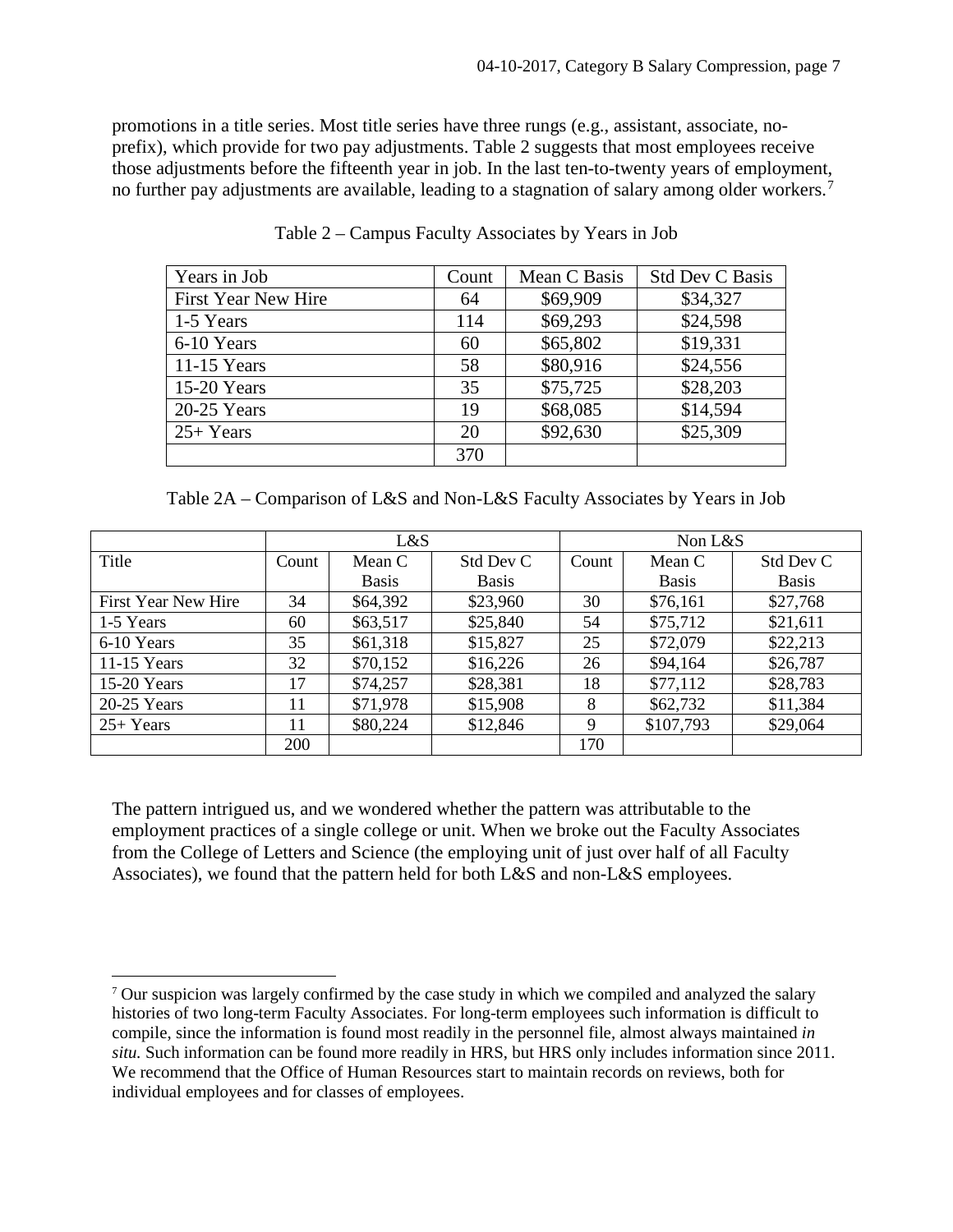#### <span id="page-7-0"></span>**Stagnant Salaries for Older Workers II: A Study of All Researchers**

When we studied the mean salaries of all employees in the Researcher title, both by rank and by years in job we found a similar pattern to that of the Faculty Associates. Please refer to Table 3. We made several observations.

Employees higher in rank had higher salaries on average than those lower in rank, which is to be expected. The mean salary of Researchers at the no-prefix level is greater than the mean salary of Associate Researchers, which in turn is higher than the salary of the single assistant Researcher. This pattern is to be expected. The pattern suggests that the annual review process for promotion in series is effective in generating raises for those employees who are reviewed.

| Title                       | Count | Mean A Basis | <b>Std Dev</b> |
|-----------------------------|-------|--------------|----------------|
| Distinguished Researcher    | 10    | \$99,064     | \$26,518       |
| Researcher                  | 201   | \$80,849     | \$17,141       |
| <b>Associate Researcher</b> | 188   | \$70,300     | \$18,477       |
| <b>Assistant Researcher</b> | 172   | \$56,790     | \$13,201       |
|                             | 571   |              |                |

| Table 3 – Campus Researchers by Rank |  |  |  |  |  |
|--------------------------------------|--|--|--|--|--|
|--------------------------------------|--|--|--|--|--|

When comparing employees by years of service, however, the surprising trend reappears among older employees. Please refer to Table 4. The mean salary for employees with 11-15 years of experience is greater than the mean salary for employees with both 15-20 and 20-25 years of experience. Unlike the Faculty Associate title, we did not find this pattern among more recent Researcher hires. While this odd pattern might have many causes, it is indicative of salary compression. We suspect that one of the causes of this compression is the lack of ladder promotions in a title series. Most title series have three rungs (e.g., assistant, associate, no-prefix), which provide for two pay adjustments.<sup>[8](#page-7-1)</sup> Table 4 suggests that most employees receive those adjustments before the fifteenth year in job. In the last ten-to-twenty years of employment, no further pay adjustments are available, leading to a stagnation of salary among older workers.<sup>[9](#page-7-2)</sup>

<span id="page-7-1"></span> 8 The 2016 Ad Hoc Committee on Titling and Compensation describes several solutions to the problem in its report. See especially pp 13-14, Mechanisms for Stabilizing Compensation. [https://kb.wisc.edu/images/group171/62470/597A-](https://kb.wisc.edu/images/group171/62470/597A-AdHocCommitteeonTitlingandCompensationReport.pdf)

[AdHocCommitteeonTitlingandCompensationReport.pdf](https://kb.wisc.edu/images/group171/62470/597A-AdHocCommitteeonTitlingandCompensationReport.pdf)

<span id="page-7-2"></span><sup>&</sup>lt;sup>9</sup> We also analyzed the Scientist series, but did not find this trend. See Appendix C for salary comparison for the Scientist series.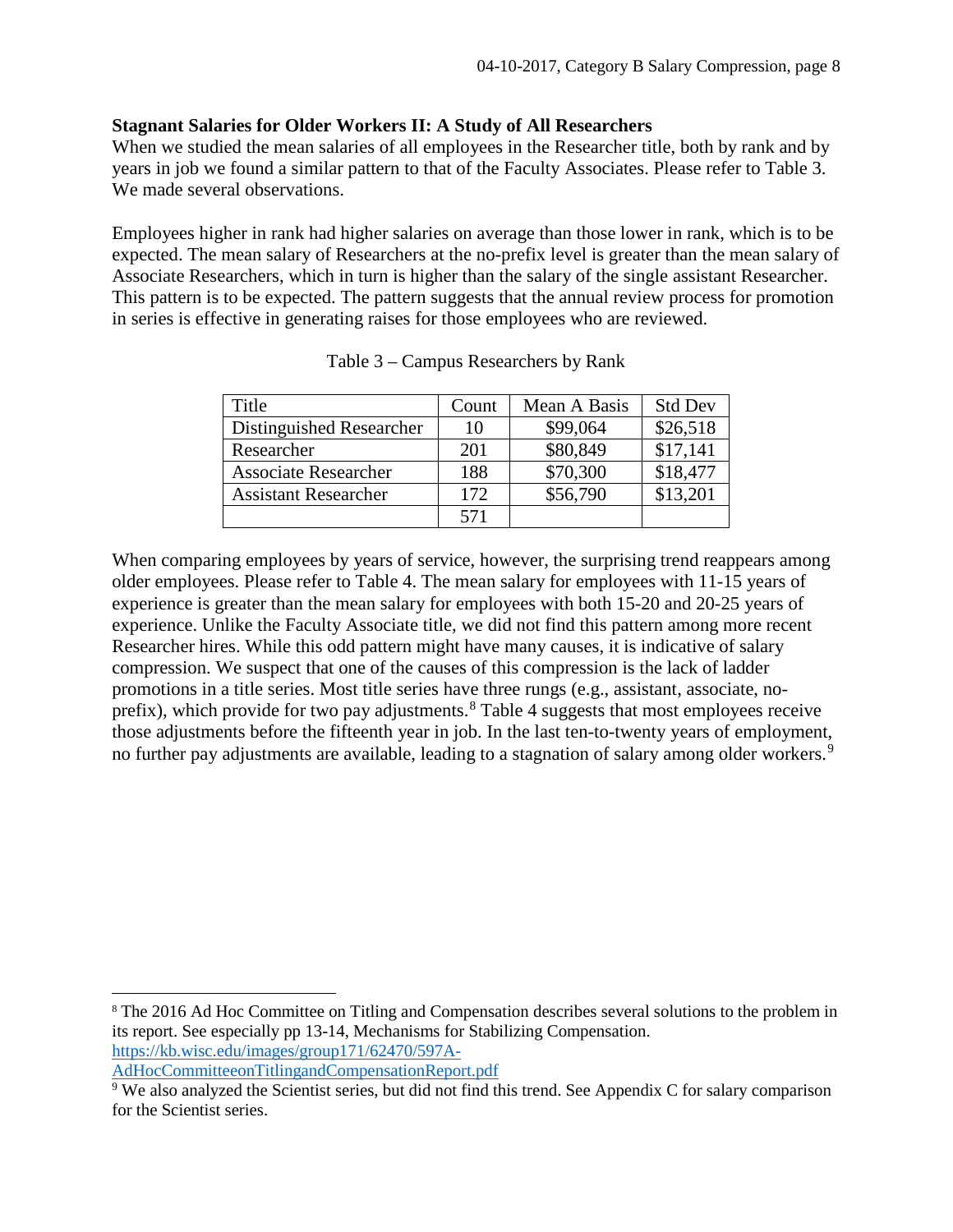| Years in Job      | Count | Mean A Basis | <b>Std Dev</b> |
|-------------------|-------|--------------|----------------|
| <b>First Year</b> | 121   | \$62,910     | \$17,110       |
| 1-5 Years         | 196   | \$68,701     | \$20,757       |
| 6-10 Years        | 113   | \$69,948     | \$15,803       |
| $11-15$ Years     | 50    | \$84,601     | \$23.039       |
| 15-20 Years       | 45    | \$78,107     | \$19,136       |
| 20-25 Years       | 21    | \$74,057     | \$13,073       |
| $25+Years$        | 25    | \$77,757     | \$15,812       |
|                   | 571   |              |                |

**Stagnant Salaries for Older Workers III: A Study of Faculty Associates in One Department** The Faculty Associate series includes a wide range of duties, in a wide varieties of academic disciplines, which makes it difficult to generalize about the series as a class.<sup>[10](#page-8-0)</sup> To adjust for differences in discipline and also variations of the use of the Faculty Associate title across campus, we studied the mean salaries of Faculty Associates in the English department. In choosing to study a single department, we were able to focus on a single discipline and (we assume) a consistent application of the series title. We studied the mean salaries of Faculty Associates in English both by rank and by years in job. In recent years, the English department has regularly reviewed academic staff employees for promotion in rank and for increased job security. We made several observations.

The mean salary of Faculty Associates at the no-prefix level is greater than the mean salary of Associate Faculty Associates, which in turn is higher than the salary of the single Assistant Faculty Associate. This pattern is to be expected. The pattern also holds among Faculty employees in the department.

<span id="page-8-0"></span> $10$  Per UW policy, "Compensation Structure and Pay upon Appointment" regarding Category B appointments: "Employees in these titles do some of the work of faculty members and their jobs are defined in terms of specific academic disciplines. Due to the nature of the work assigned to these titles, title evaluation is not appropriate for Category B. Titles in this compensation category cover a gamut of disciplines. In the academic job market, they command widely varying levels of compensation. Attempting to cover such a wide range of salaries within minimum and maximum levels would create ranges too large to be useful." <https://kb.wisc.edu/ohr/policies/page.php?id=53238>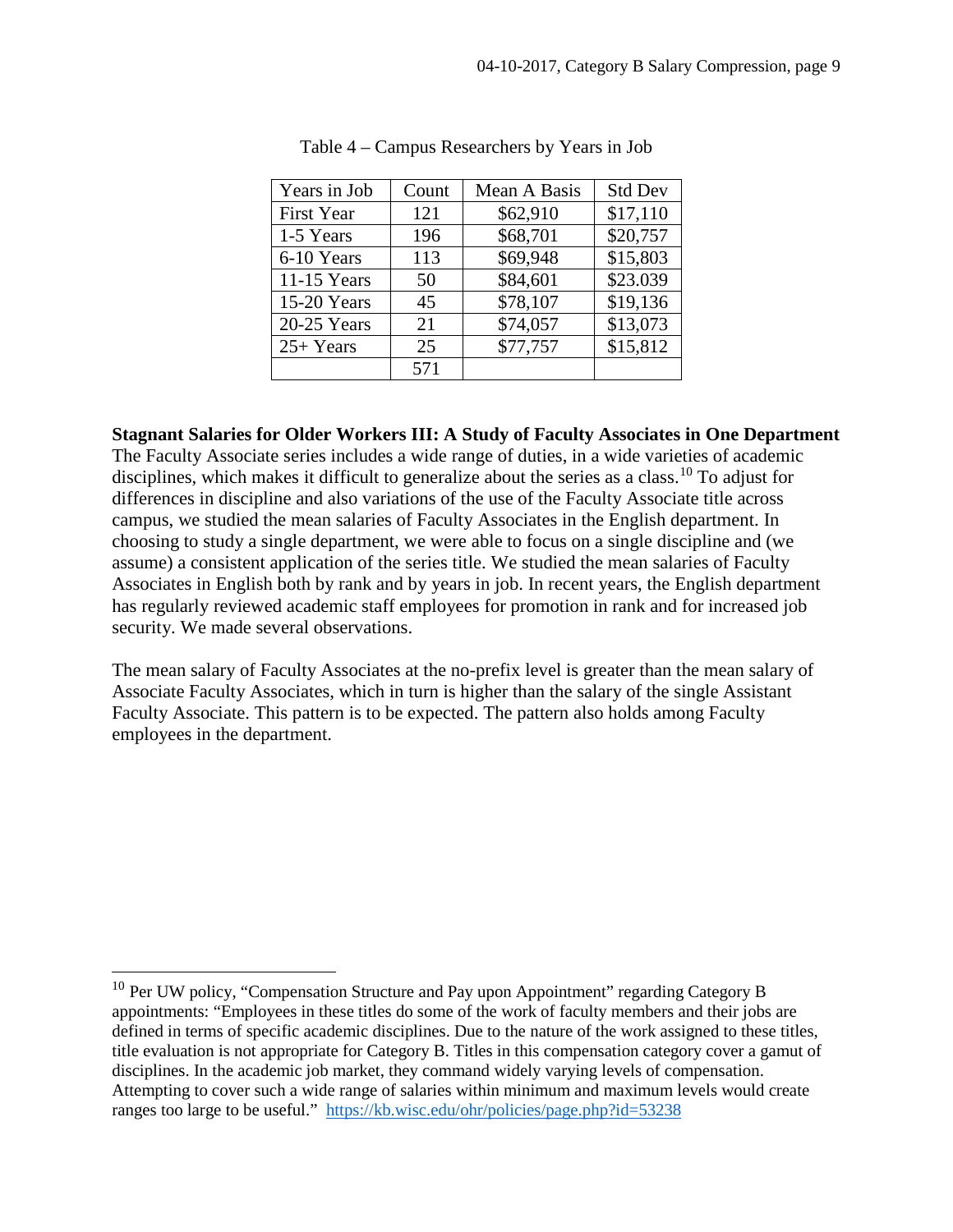| Title                    | Count | Mean C Basis | <b>Std Dev C Basis</b> | Range    | Range    |
|--------------------------|-------|--------------|------------------------|----------|----------|
| <b>Faculty Associate</b> | 13    | \$60,248     | \$7,997                | \$52,031 | \$76,281 |
| <b>Associate Faculty</b> |       | \$49,499     | \$2,199                | \$47,300 | \$51,697 |
| Associate                |       |              |                        |          |          |
| <b>Assistant Faculty</b> |       | \$43,000     |                        |          |          |
| Associate                |       |              |                        |          |          |
|                          | דיו   |              |                        |          |          |

Table 5 – Faculty Associates in English, by Rank

When comparing employees by years of in job, we find that the employees with more years of service have average salaries higher than those with fewer years of service. We take this as a sign that the department performs reviews for promotion on a regular basis for all employees.<sup>[11](#page-9-0)</sup>

| Years in Job        | Count | Mean C Basis | <b>Std Dev C Basis</b> | Range    | Range    |
|---------------------|-------|--------------|------------------------|----------|----------|
| First Year New Hire |       | \$52,031     |                        |          |          |
| 1-5 Years           | 3     | \$46,600     | \$3,306                | \$43,000 | \$49,500 |
| 6-10 Years          | 4     | \$54,117     | \$1,745                | \$52,253 | \$56,470 |
| 11-15 Years         | 3     | \$58,189     | \$7,853                | \$51,697 | \$66,918 |
| $15-20$ Years       |       | \$63,457     |                        |          |          |
| $20+Years$          |       | \$65,680     | \$8,938                | \$57,604 | \$76,281 |
|                     | 17    |              |                        |          |          |

Table 6 – Faculty Associates in English, by Years in Job

We note, however, that there seems to be little difference in pay after employees reach the 16th year of service. This suggests that pay is stagnant after about year fifteen. We assume that employees with more than fifteen years of service have attained the no-prefix rank, which means that no further regular promotions in rank are possible. At the same time, we assume that the senior employees have taken on additional leadership responsibilities and duties, responsibilities and duties which are not reflected in the title definition. In a spot check we found no recent reviews for change of duties for senior Faculty Associates in the department, nor can anyone recall such a review. Academic staff employees should be reviewed for substantive change in duties each year, as part of the annual review process. A record of cumulative changes should be maintained and should be considered as part of the review. Academic Staff Post-Progression Series Review Guidelines stipulate this review for all academic staff five years after promotion or appointment to the highest rank of a title series in the same position, but we feel that each employee should be reviewed each year of employment.<sup>[12](#page-9-1)</sup>

<span id="page-9-0"></span><sup>&</sup>lt;sup>11</sup> The most recently hired Faculty Associate was hired at the no-prefix rank, which accounts for the fact that new hire earns more than other recent hires, most of whom were hired at the assistant prefix.

<span id="page-9-1"></span><sup>&</sup>lt;sup>12</sup> See Academic Staff Post-Progression Series Review Guidelines, <http://www.ohr.wisc.edu/polproced/uppp/Post%20Progression%20Series%20Review.doc>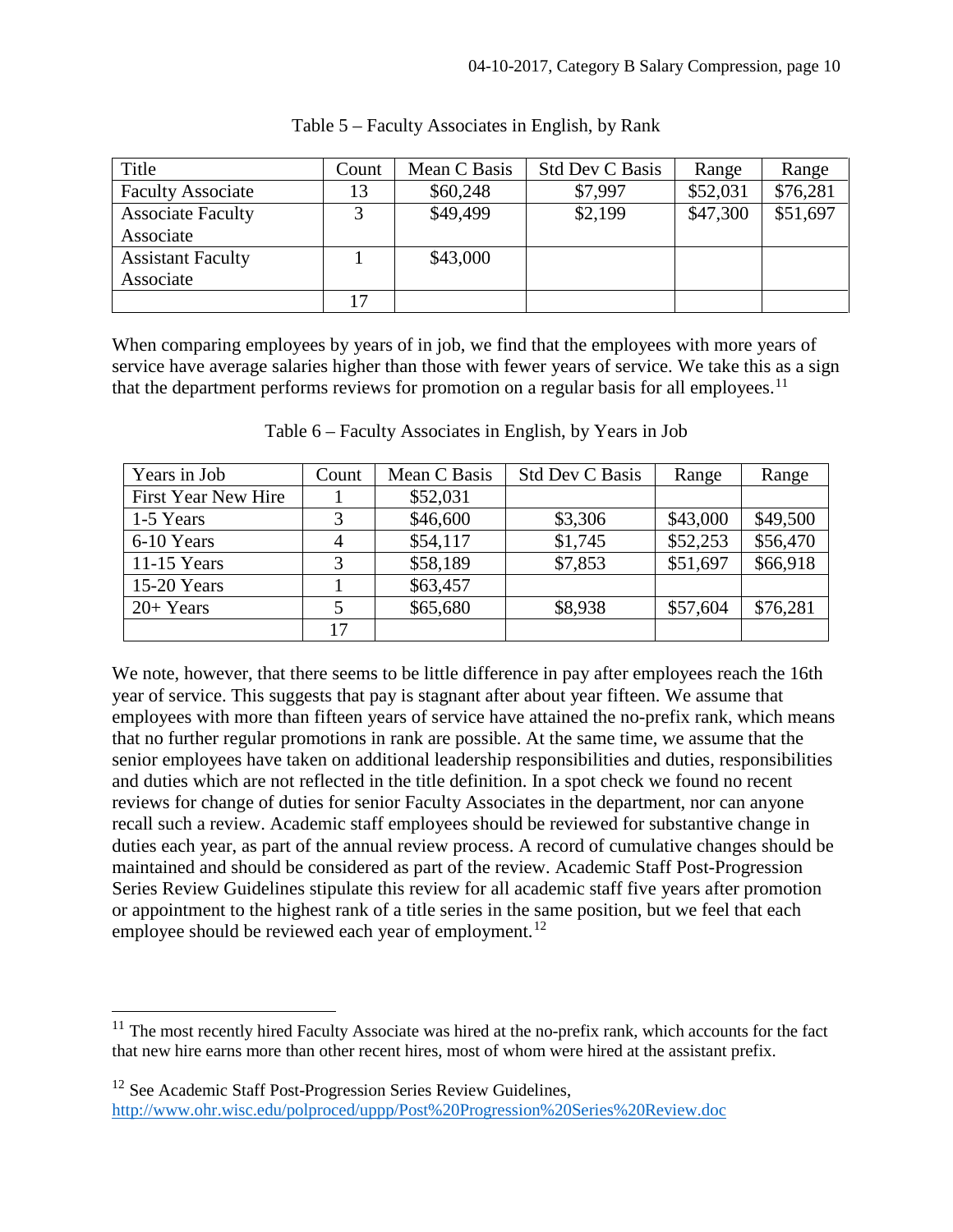#### <span id="page-10-0"></span>**Market Factors I: Assistant Faculty Associates in One Department**

To gauge whether market forces play a role in salary compression we evaluated Assistant Faculty Associates in a single department. Please refer to Table 7. We chose Social Work for several reasons. We assume that the School of Social Work pays competitive market rates to new hires, particularly since many of the newer Faculty Associates are part-time employees. In addition, the School hired 14 Assistant Faculty Associates over the last two years, 7 who began in 2015 and 7 who began in 2016. The fairly large number of new hires allows us to see trends. In most cases the salaries of the more recently hired Assistant Faculty Associates exceeds the salaries of those hired one year previously. We take this discrepancy as an indicator of how market factors can contribute to salary compression.<sup>[13](#page-10-1)</sup>

| Title                              | Years in Job | Dept ID | Annualized Rate*** |
|------------------------------------|--------------|---------|--------------------|
| <b>Assistant Faculty Associate</b> | 0.1          | A488200 | \$44,936           |
| <b>Assistant Faculty Associate</b> | 0.1          | A488200 | \$48,889           |
| <b>Assistant Faculty Associate</b> | 0.1          | A488200 | \$56,533           |
| <b>Assistant Faculty Associate</b> | 0.1          | A488200 | \$48,333           |
| <b>Assistant Faculty Associate</b> | 0.1          | A488200 | \$48,889           |
| <b>Assistant Faculty Associate</b> | 0.2          | A488200 | \$43,732           |
| <b>Assistant Faculty Associate</b> | 0.2          | A488200 | \$44,936           |
| <b>Assistant Faculty Associate</b> | 1.1          | A488200 | \$44,936           |
| <b>Assistant Faculty Associate</b> | 1.1          | A488200 | \$44,936           |
| <b>Assistant Faculty Associate</b> | 1.1          | A488200 | \$44,936           |
| <b>Assistant Faculty Associate</b> | 1.1          | A488200 | \$44,936           |
| <b>Assistant Faculty Associate</b> | 1.2          | A488200 | \$48,889           |
| <b>Assistant Faculty Associate</b> | 1.2          | A488200 | \$46,403           |
| <b>Assistant Faculty Associate</b> | 1.2          | A488200 | \$44,936           |
| <b>Associate Faculty Associate</b> | 0.1          | A488200 | \$56,421           |
| <b>Associate Faculty Associate</b> | 1.1          | A488200 | \$51,742           |
| <b>Associate Faculty Associate</b> | 2.1          | A488200 | \$51,742           |
| <b>Associate Faculty Associate</b> | 7.7          | A488200 | \$57,684           |
| <b>Associate Faculty Associate</b> | 8.1          | A488200 | \$57,684           |
| <b>Associate Faculty Associate</b> | 10.1         | A488200 | \$58,060           |
| <b>Faculty Associate</b>           | 2.1          | A488200 | \$70,329           |
| <b>Faculty Associate</b>           | 4.8          | A488200 | \$84,159           |

Table 7—Faculty Associates in Social Work

<span id="page-10-1"></span><sup>&</sup>lt;sup>13</sup> Most of the Faculty Associates in the department are employed part-time, so we did not study the department further. We simply wanted to determine whether market factors played a role in salary compression.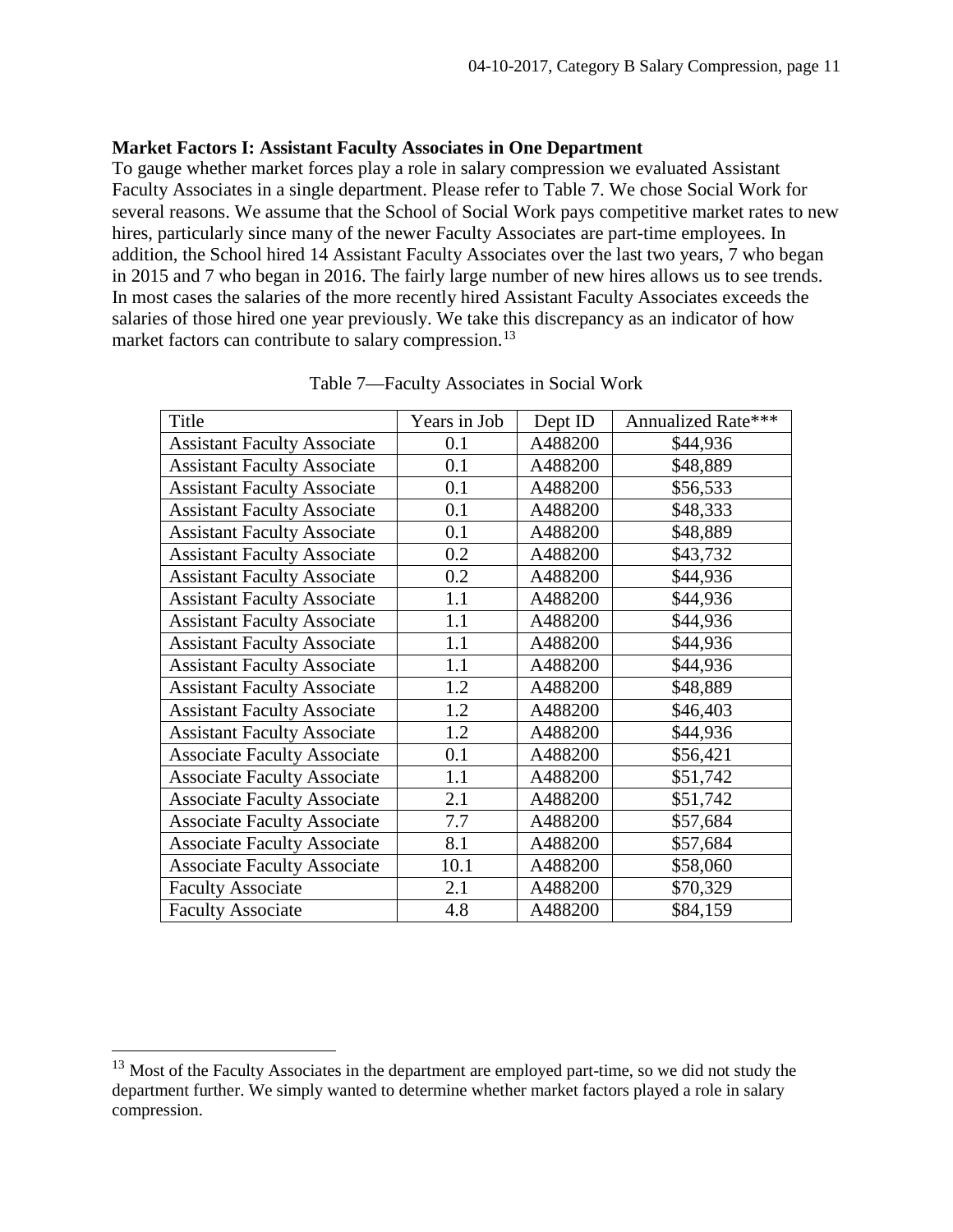#### <span id="page-11-0"></span>**Market Factors II: Faculty Associates Compared to Professors in One Department**

Compared to their faculty counterparts, academic staff employees appear not to have not fared well against the job market. Given that the State of Wisconsin pay plan generally links academic staff increases to faculty increases, we would expect some level of parity between equivalent positions over the entire career span. When we compare academic staff salaries to their equivalent faculty positions, however, we note that the level of parity diminishes over the career span. The diminishing level of parity indicates salary compression. Our sample is from a single academic department, English. Please refer to Table 8, an analysis of mean salaries of Faculty Associates and Professors by prefix. Mean salaries of Faculty Associates at the assistant and associate levels are 60-62% of the equivalent Professor titles. Mean salaries of Faculty Associates at the no-prefix level, however, drops to 52% of the mean average of no-prefix Professors. This trend suggests salary compression, because the salaries of long-term academic staff do not keep up with the corresponding faculty salaries. This compression might be compounded if, as we suspect, faculty salaries are themselves compressed.

We suspect that the yawning gap in parity is the result of market-based pay adjustments given to individual faculty employees, but not to individual academic staff employees. Market-based pay adjustments given to an individual Faculty employee then trigger a series of subsequent market adjustments to bring a department's compensation structure into a new equilibrium. Absent such market-based pay adjustments to academic staff employees, there is no subsequent readjustment of the compensation structure. We are uncertain whether the gap in parity indicates salary compression. After all, the University of Wisconsin sets salary on an individual, employee-byemployee basis, with no target levels of parity between equivalent groups of titles. At the same time, we find the general trend troubling and recommend further investigation as to its causes.

| Positions Compared by Rank |           |                |      |  |  |
|----------------------------|-----------|----------------|------|--|--|
| Rank                       | Faculty   | Academic Staff | AS/F |  |  |
| No Prefix                  | \$115,238 | \$60,248       | 52%  |  |  |
| Associate                  | \$79,398  | \$49,499       | 62%  |  |  |
| Assistant                  | \$71,712  | \$43,000       | 60%  |  |  |

Table 8 – English Positions by Rank

#### <span id="page-11-1"></span>**Case Studies in Salary Compression**

#### <span id="page-11-2"></span>**Cumulative Effects of Salary Compression: A Study of Two Faculty Associates**

We reviewed the career salary histories of two employees in the Faculty Associate title, better to understand the processes, mechanisms, and consequences of salary compression over the span of a career.<sup>[14](#page-11-3)</sup> Please refer to Table 9. Each has been in rank for over 20 years, and each received promotion to no-prefix at least ten years ago. While the English department now reviews

<span id="page-11-3"></span> $14$  The two Faculty Associates were employed in the English department (one recently retired). Each employee readily gave consent to our study and helped gather information. We note that salary histories are available, even if they cannot easily be found in HRS. Rather the information exists in an individual personnel file, usually housed *in situ.*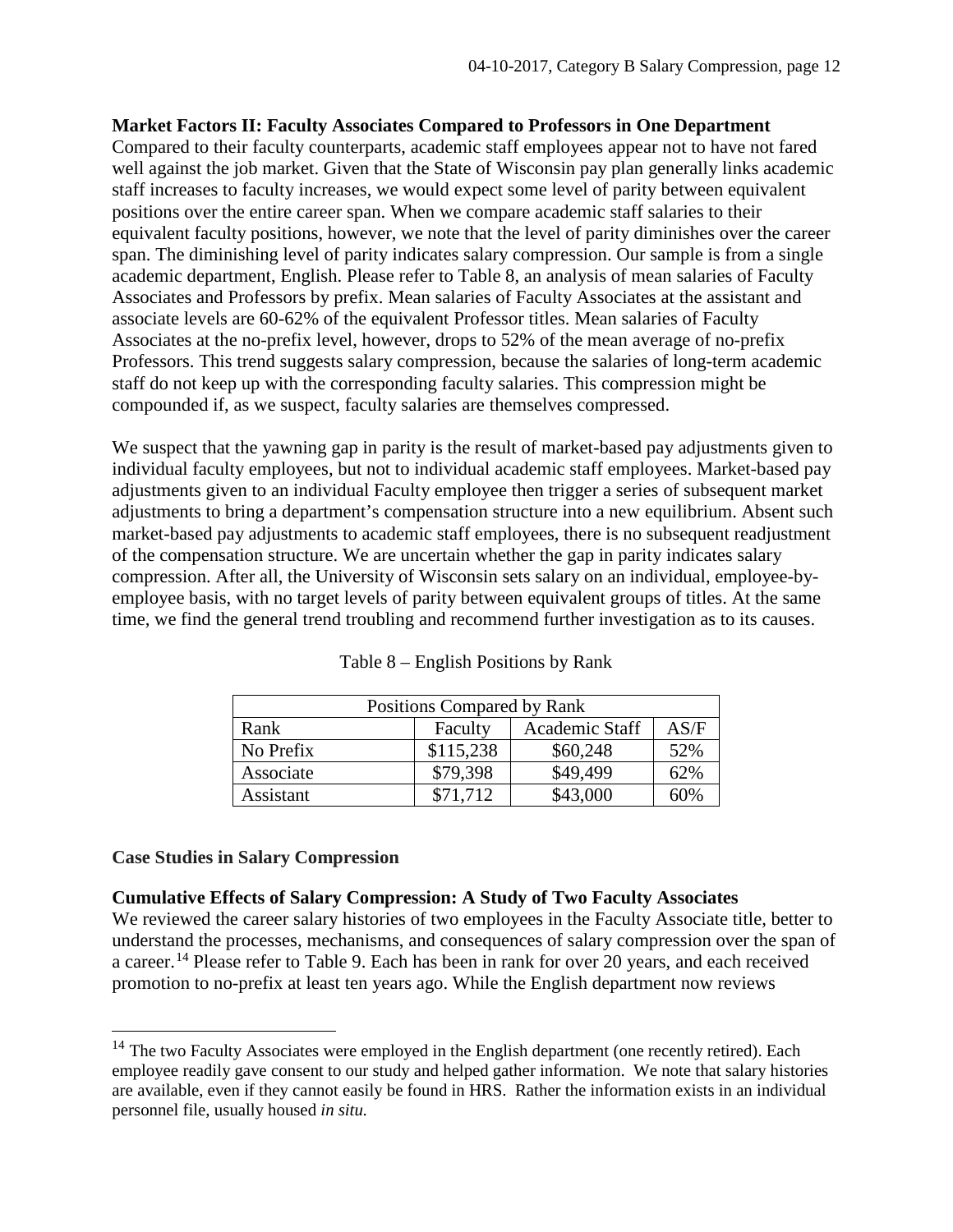employees regularly for promotion in rank and for increased job security, such has not always been the case.

Table 9 - Salary History of Two Faculty Associates in One Department

**Faculty Associate A** Increases due to state pay plan unless noted otherwise. C basis. (Figures in parentheses are 2017 dollars, i.e. figures adjusted for inflation)

|  | \$26,500 (\$47,532) Initial appointment as Assistant Faculty Associate, C basis                                                                                                                                                                                                                                                                                                                                                                                     |
|--|---------------------------------------------------------------------------------------------------------------------------------------------------------------------------------------------------------------------------------------------------------------------------------------------------------------------------------------------------------------------------------------------------------------------------------------------------------------------|
|  |                                                                                                                                                                                                                                                                                                                                                                                                                                                                     |
|  |                                                                                                                                                                                                                                                                                                                                                                                                                                                                     |
|  | \$29,679 (\$48,858) Includes \$400 merit pay                                                                                                                                                                                                                                                                                                                                                                                                                        |
|  |                                                                                                                                                                                                                                                                                                                                                                                                                                                                     |
|  | \$34,040 (\$52,968) Promotion to Associate Faculty Associate, increase of \$1,605                                                                                                                                                                                                                                                                                                                                                                                   |
|  | (5%)                                                                                                                                                                                                                                                                                                                                                                                                                                                                |
|  |                                                                                                                                                                                                                                                                                                                                                                                                                                                                     |
|  |                                                                                                                                                                                                                                                                                                                                                                                                                                                                     |
|  |                                                                                                                                                                                                                                                                                                                                                                                                                                                                     |
|  | \$42,977 (\$60,795) 3-year rolling horizon appointment effective 3/10/2000                                                                                                                                                                                                                                                                                                                                                                                          |
|  |                                                                                                                                                                                                                                                                                                                                                                                                                                                                     |
|  | \$48,375 (\$65,655) Promotion file sent 5/31/2001; denied due to 3/1/01 deadline                                                                                                                                                                                                                                                                                                                                                                                    |
|  | per College                                                                                                                                                                                                                                                                                                                                                                                                                                                         |
|  | \$50,794 (\$67,550) Promotion to Faculty Associate                                                                                                                                                                                                                                                                                                                                                                                                                  |
|  |                                                                                                                                                                                                                                                                                                                                                                                                                                                                     |
|  | \$53,648 (\$67, 245) Indefinite appointment, effective June 29, 2005                                                                                                                                                                                                                                                                                                                                                                                                |
|  |                                                                                                                                                                                                                                                                                                                                                                                                                                                                     |
|  |                                                                                                                                                                                                                                                                                                                                                                                                                                                                     |
|  |                                                                                                                                                                                                                                                                                                                                                                                                                                                                     |
|  |                                                                                                                                                                                                                                                                                                                                                                                                                                                                     |
|  | \$58,342 (\$65,499) Pay plan rescinded May 27, 2009                                                                                                                                                                                                                                                                                                                                                                                                                 |
|  |                                                                                                                                                                                                                                                                                                                                                                                                                                                                     |
|  |                                                                                                                                                                                                                                                                                                                                                                                                                                                                     |
|  |                                                                                                                                                                                                                                                                                                                                                                                                                                                                     |
|  |                                                                                                                                                                                                                                                                                                                                                                                                                                                                     |
|  |                                                                                                                                                                                                                                                                                                                                                                                                                                                                     |
|  |                                                                                                                                                                                                                                                                                                                                                                                                                                                                     |
|  |                                                                                                                                                                                                                                                                                                                                                                                                                                                                     |
|  | $$26,754$ (\$46,519)<br>\$28,419 (\$48,047)<br>\$32,098 (\$51,386)<br>\$34,690 (\$52,835)<br>\$35,904 (\$57,345)<br>\$37,591 (\$55,090)<br>\$46,966 (\$64,677)<br>\$52,948 (\$68,404)<br>\$54,721 (\$65,886)<br>\$56,747 (\$66,778)<br>\$57,825 (\$64,500)<br>\$58,342 (\$66,377)<br>\$58,342 (\$63,235)<br>\$58,342 (\$62,383)<br>\$61,342 (\$64,386) CCF \$3,000 (5%)<br>\$61,955 (\$63,793)<br>\$61,955 (\$63,666)<br>\$62,575 (\$63,746)<br>\$62,575 (\$62,575) |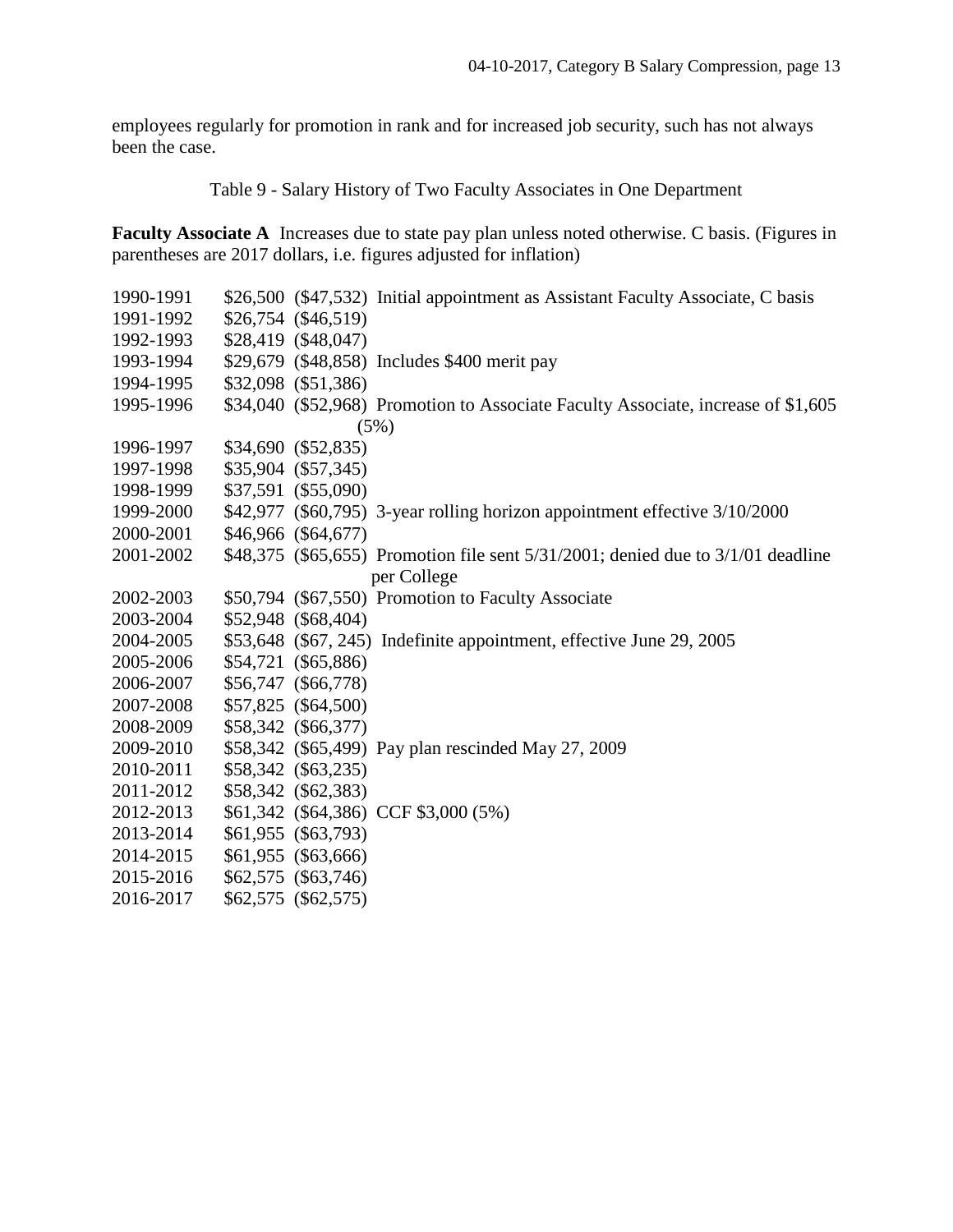## Table 9 (Continued)

**Faculty Associate B** Increases due to state pay plan unless noted otherwise. C basis. (Figures in parentheses are 2017 dollars, i.e. figures adjusted for inflation)

|  | \$24,500 (\$48,075) Initial appointment as associate Faculty Associate, C basis                                                                                                                                                                                                                                                                                                                                                                        |
|--|--------------------------------------------------------------------------------------------------------------------------------------------------------------------------------------------------------------------------------------------------------------------------------------------------------------------------------------------------------------------------------------------------------------------------------------------------------|
|  |                                                                                                                                                                                                                                                                                                                                                                                                                                                        |
|  |                                                                                                                                                                                                                                                                                                                                                                                                                                                        |
|  |                                                                                                                                                                                                                                                                                                                                                                                                                                                        |
|  |                                                                                                                                                                                                                                                                                                                                                                                                                                                        |
|  |                                                                                                                                                                                                                                                                                                                                                                                                                                                        |
|  |                                                                                                                                                                                                                                                                                                                                                                                                                                                        |
|  | \$29,632 (\$46,109) 2-year rolling horizon appointment 6/14/1995                                                                                                                                                                                                                                                                                                                                                                                       |
|  |                                                                                                                                                                                                                                                                                                                                                                                                                                                        |
|  |                                                                                                                                                                                                                                                                                                                                                                                                                                                        |
|  |                                                                                                                                                                                                                                                                                                                                                                                                                                                        |
|  |                                                                                                                                                                                                                                                                                                                                                                                                                                                        |
|  | \$39,960 (\$55,029) Promotion to Faculty Associate, 8/28/2000: C \$37,971 before                                                                                                                                                                                                                                                                                                                                                                       |
|  | merit                                                                                                                                                                                                                                                                                                                                                                                                                                                  |
|  |                                                                                                                                                                                                                                                                                                                                                                                                                                                        |
|  | \$42,056 (\$55,929) 3-year rolling horizon appointment (undated document)                                                                                                                                                                                                                                                                                                                                                                              |
|  | \$47,178 (\$60,949) Equity adjustment, eff. 8/25/2003: \$4,289 (10%)                                                                                                                                                                                                                                                                                                                                                                                   |
|  |                                                                                                                                                                                                                                                                                                                                                                                                                                                        |
|  |                                                                                                                                                                                                                                                                                                                                                                                                                                                        |
|  |                                                                                                                                                                                                                                                                                                                                                                                                                                                        |
|  |                                                                                                                                                                                                                                                                                                                                                                                                                                                        |
|  |                                                                                                                                                                                                                                                                                                                                                                                                                                                        |
|  | \$51,719 (\$58,063) Pay plan rescinded 5/27/2009                                                                                                                                                                                                                                                                                                                                                                                                       |
|  |                                                                                                                                                                                                                                                                                                                                                                                                                                                        |
|  |                                                                                                                                                                                                                                                                                                                                                                                                                                                        |
|  | \$54,719 (\$57,434) CCF \$3,000 (5.8%)                                                                                                                                                                                                                                                                                                                                                                                                                 |
|  |                                                                                                                                                                                                                                                                                                                                                                                                                                                        |
|  | \$55,266 (\$56,792) Retired from UW in January 2015                                                                                                                                                                                                                                                                                                                                                                                                    |
|  | $$25,100$ $($46,988)$<br>$$26,070$ $($46,761)$<br>\$26,324 (\$45,772)<br>\$27,349 (\$46,238)<br>\$27,888 (\$45,910)<br>\$29,338 (\$46,967)<br>\$32,088 (\$48,872)<br>$$33,211$ $$49,714$<br>\$34,606 (\$50,715)<br>$$36,136$ (\$51,117)<br>\$41,239 (\$55,970)<br>\$47,821 (\$59,942)<br>\$48,490 (\$58,384)<br>\$50,305 (\$59,197)<br>\$51,261 (\$57,178)<br>\$51,719 (\$58,842)<br>\$51,719 (\$56,057)<br>\$51,719 (\$55,301)<br>\$55,266 (\$56,096) |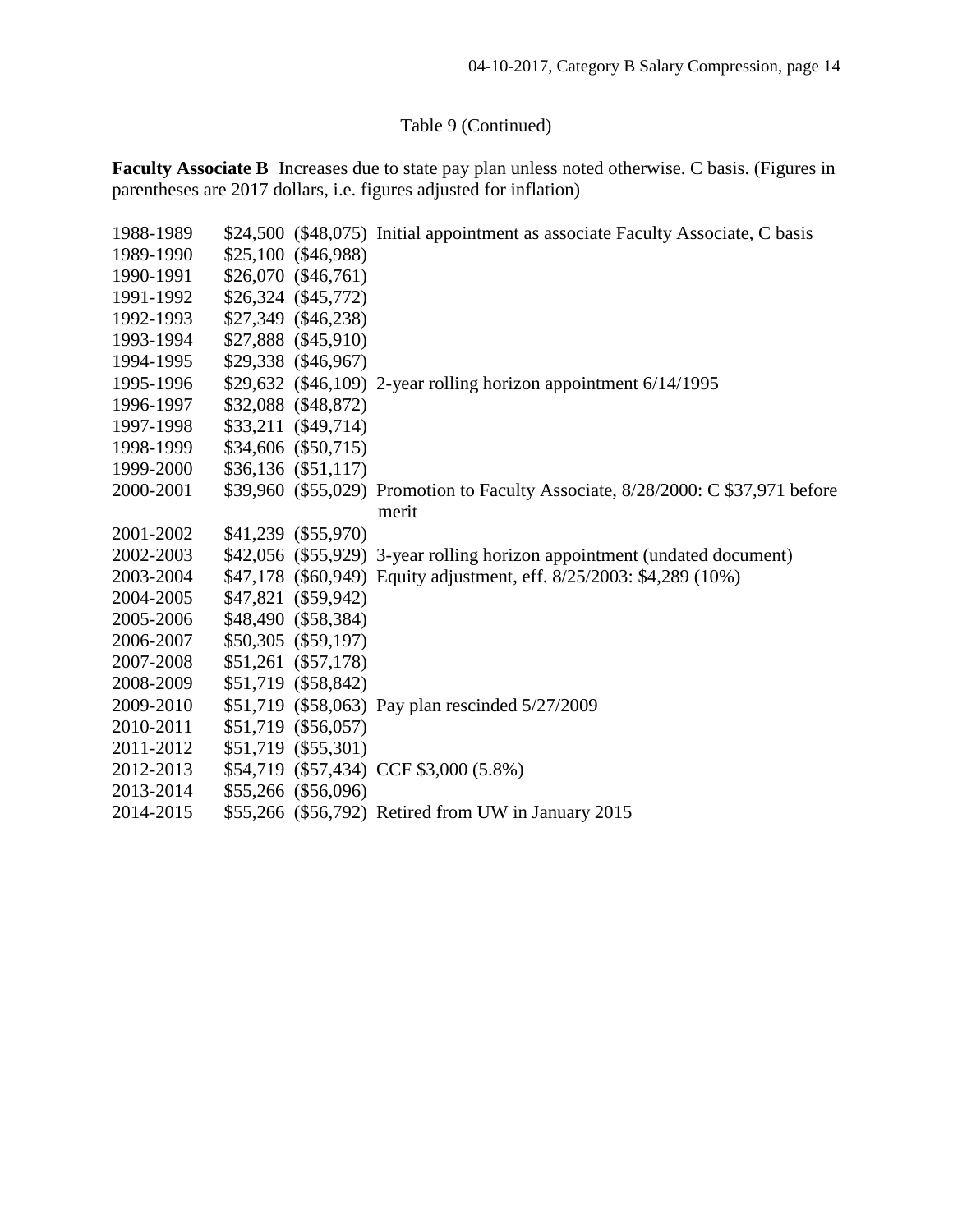

Here is a graph plotting the trajectory of these two careers and their respective salaries over time.

Our study of two careers revealed several areas of salary compression that appear to be common among Category B academic staff, each contributing toward a substantial decrease in lifetime earnings:

1. *Setting of initial salary.* Although the two employees were hired about the same time, Faculty Associate A consistently had a higher salary across the career. We note that in real terms, Faculty Associate B actually had a higher starting salary in 1988, but the value of that salary had eroded due to unadjusted inflation. By the time Faculty Associate A was hired in 1990, B's real salary trailed that of A (a classic definition of salary compression) and continued to do so for their entire careers. Moreover, Faculty Associate B's starting salary was intentionally set lower than peer salaries, as part of the College's hiring strategy (per note in personnel file); in 2003-4 the employee received an equity adjustment of \$4,289, but the effect of the initial salary was to decrease lifetime earnings by approximately \$30,000.[15](#page-14-0)

<span id="page-14-0"></span><sup>&</sup>lt;sup>15</sup> Faculty Associate B was among the first employees hired to that series. She applied for a position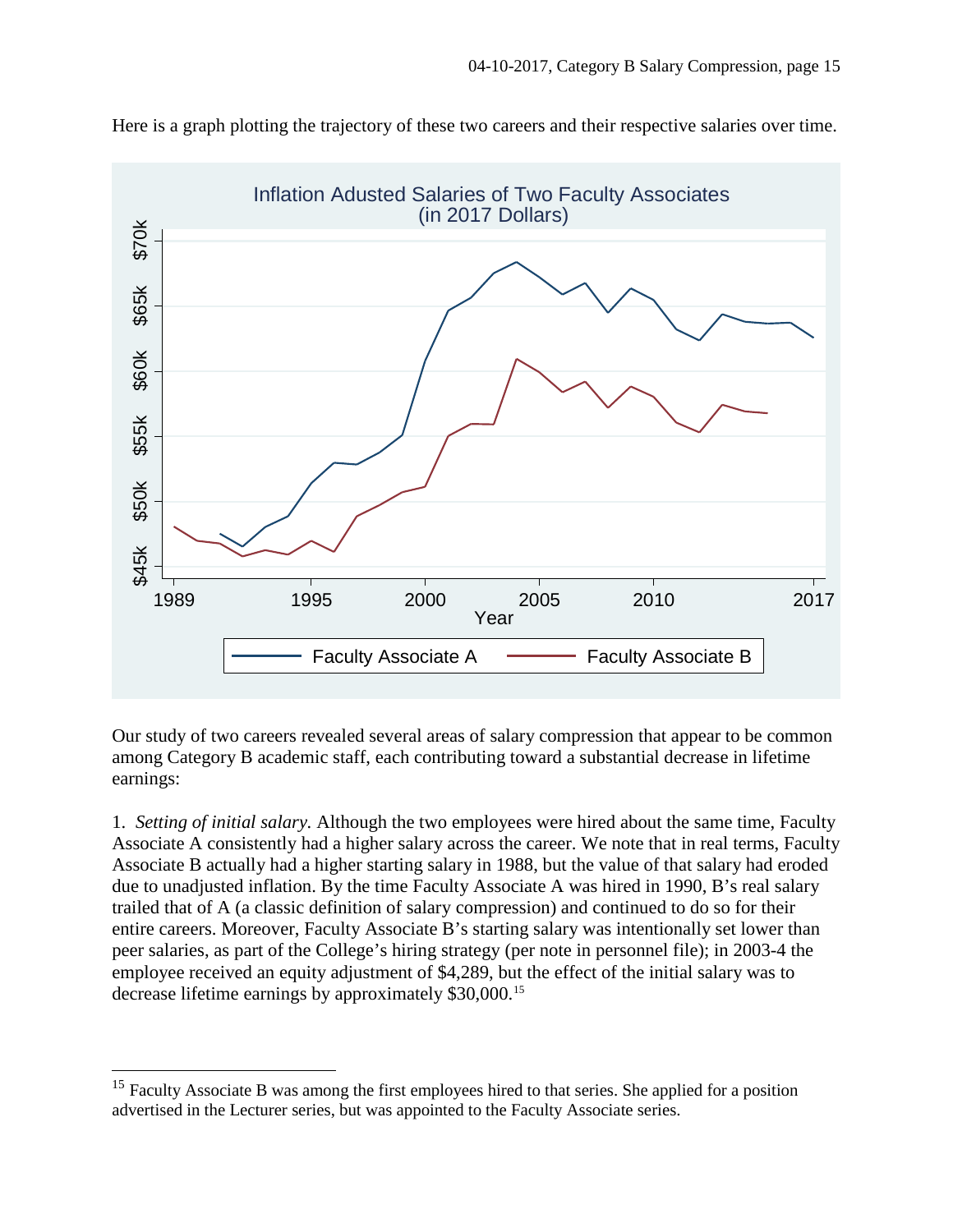2. *Real dollars and inflation.* In terms of real dollars, each employee's salary peaked in 2003-4, which is to say at mid-career, right about the time of promotion to no-prefix Faculty Associate. Since 2004, inflation compounded by inadequate or absent state pay plans have eroded the value of the employees' salaries by about nine percent, despite boosts from the Critical Compensation Fund exercises. If not for CCF, the erosion would be closer to fifteen percent. In the case of Faculty Associate B, almost all of the growth in real dollars comes from a salary equity adjustment in 2003 and the CCF in 2012; absent those two targeted raises, the real value of B's salary at retirement would have been virtually identical to her salary upon hire, nearly 27 years earlier. After accounting for increased benefits costs, the real value of her take-home pay was actually lower upon retirement than upon hire.

3. *Effects of late or missed reviews for promotion in rank.* Each employee suffered from late or missed reviews. In 2001, Faculty Associate A's department failed to submit promotion forms in a timely manner, causing a delay of one year in promotion. The delay cost the employee approximately \$2500 of salary in 2001-2, which caused lowering of life-time earnings; no one else in the department suffered any consequence for the late filing. Faculty Associate B was not reviewed for promotion until the eleventh year of service, approximately six years after first eligibility. The delay of review cost the employee approximately \$1800 for six years, for a lowering of lifetime earnings of nearly \$11,000.

4. *Effects of failure to review position descriptions for changes of duties and corresponding rate change.* It does not appear that either of the two employees ever received a review of job duties during their 27 years of service in the Faculty Associate rank. It seems incredible that their position descriptions remained constant over that period of time, given the tremendous changes in higher education. If the employee's job evolved or changed over time, particularly vis-à-vis their peers, it seems likely that the failure to review created pay inequities, resulting in a significant lowering of lifetime earnings. This sort of invisible salary compression seems especially prevalent among late career employees who received their last ladder promotion more than ten years ago. Reviews for change in duty should occur annually among late career employees.

5. *Job security.* Although not monetary, job security is a form of employee compensation, and as such has value. If employees are not reviewed for increased job security, then they are being undervalued (i.e., undercompensated) by the University. While both employees received increases in job security (Faculty Associate A holds an indefinite appointment, Faculty Associate B retired with a three-year rolling horizon appointment), it is not clear whether they were reviewed for increased job security in a timely manner or scheduled manner, given that their first increases came after nine and seven years of service.

#### <span id="page-15-0"></span>**Reviews for Promotion in Rank: A Study of Two Researchers**

We reviewed the history of reviews of two Researchers, better to understand the experiences of employees paid from grants. What we heard astounded us. Whether employees are reviewed for promotion in rank (i.e., pay adjustments) seems to depend on the custom of each lab and even on the whim of the supervisor. Absent a clear policy on the timing of reviews and accountability of hiring units to ensure that reviews are performed in a timely manner, many academic staff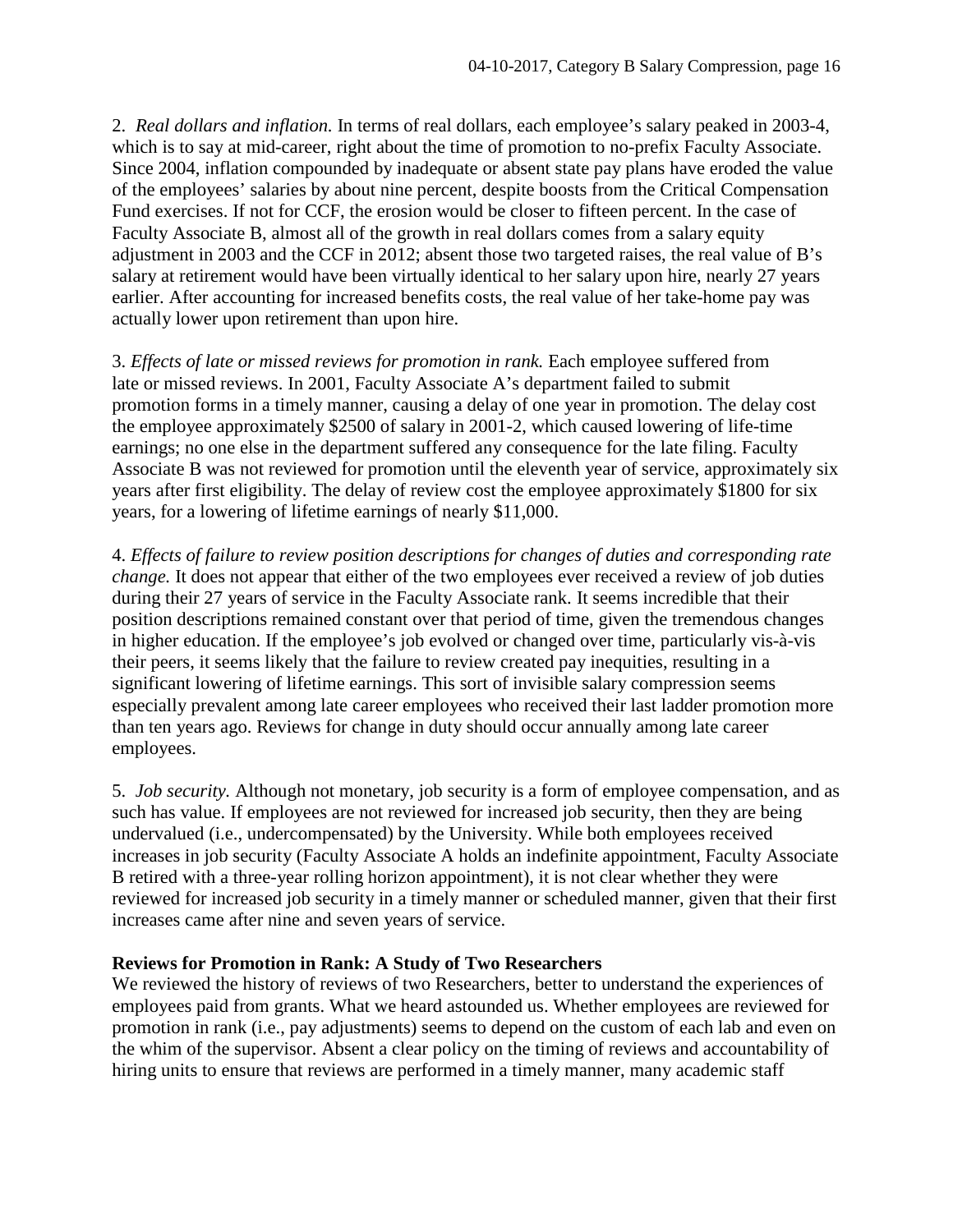employees simply carry on with no hope of promotion in rank or pay adjustment. Such is not the hallmark of an equitable workplace.

We interviewed A and B, who hold appointments in the Researcher title. A and B are a married couple, and they consider themselves to be professional peers in every respect. They are employed in the same academic department at the University of Wisconsin and were in the same lab from 2002-2015. Each took the Ph.D. in the same natural science—Researcher A in 2000 and Researcher B in 2002. During their time at Wisconsin they co-published an article in *Nature,* the most prestigious journal in their field. Each held a similar post-doc before coming to Wisconsin as an Assistant Researcher in 2004, at which point their careers took different paths. Since 2004, A (a male) has been promoted in rank twice, to Associate Researcher in 2010, and to no-prefix Researcher in 2014. A's current salary is approximately \$80,000 per year. To their knowledge, B (a female) has never been reviewed for promotion in rank. Despite recently changing lab groups, B remains at the level of Assistant Researcher, with a salary of approximately \$50,000 per year. She does not believe that the new lab reviewed her for promotion to Associate Researcher or considered appointing her at the Associate level. Moreover, when B reviewed the prefix definitions for the Researcher title, she identified her work as a mix between the Associate and no-prefix definitions. She felt confident that she could perform the duties of a no-prefix Researcher.<sup>[16](#page-16-0)</sup>

To their knowledge, neither A nor B has ever been reviewed for increased job security. Each holds a fixed-term renewable appointment, despite having worked on multiple year grants that would have fixed-term, multiple-year appointment for the life of the grant.

We did not investigate several aspects of A's and B's careers. While these aspects might help to explain the disparities between A's and B's careers, they seemed outside the study of salary compression. At the same time, these are issues to be addressed at the campus level.

While both A and B are paid on extramural funds (144 - Federal grants and contract funding.), we did not investigate or study the relative funding of their respective labs. A study of the funding of individual laboratories was outside the scope of our mission. At the same time, funding of individual labs seems to have some bearing on when and whether employees in the Researcher title receive reviews for promotion in rank. It is not clear why employees in the Researcher title at the University of Wisconsin-Madison should be treated differently as employees on account of which laboratory group they happen to work. A modern research university should have uniform employment policies that extend equally to all employees.

Neither did we investigate the effects of gender and gender discrimination. We note that Researcher A is male and Researcher B is female. Researcher B took extended family leave when their child was born (as allowed under UW policy, state law, and federal law), while Researcher A did not. We have no way of knowing whether gender discrimination played a part in the different ways that A and B have experienced employment reviews at the University of Wisconsin at Madison.

<span id="page-16-0"></span><sup>&</sup>lt;sup>16</sup>Unclassified Title Guideline: Criteria for prefixes, scope, and levels <http://www.ohr.wisc.edu/polproced/UTG/CritPrefxScopLevl.html>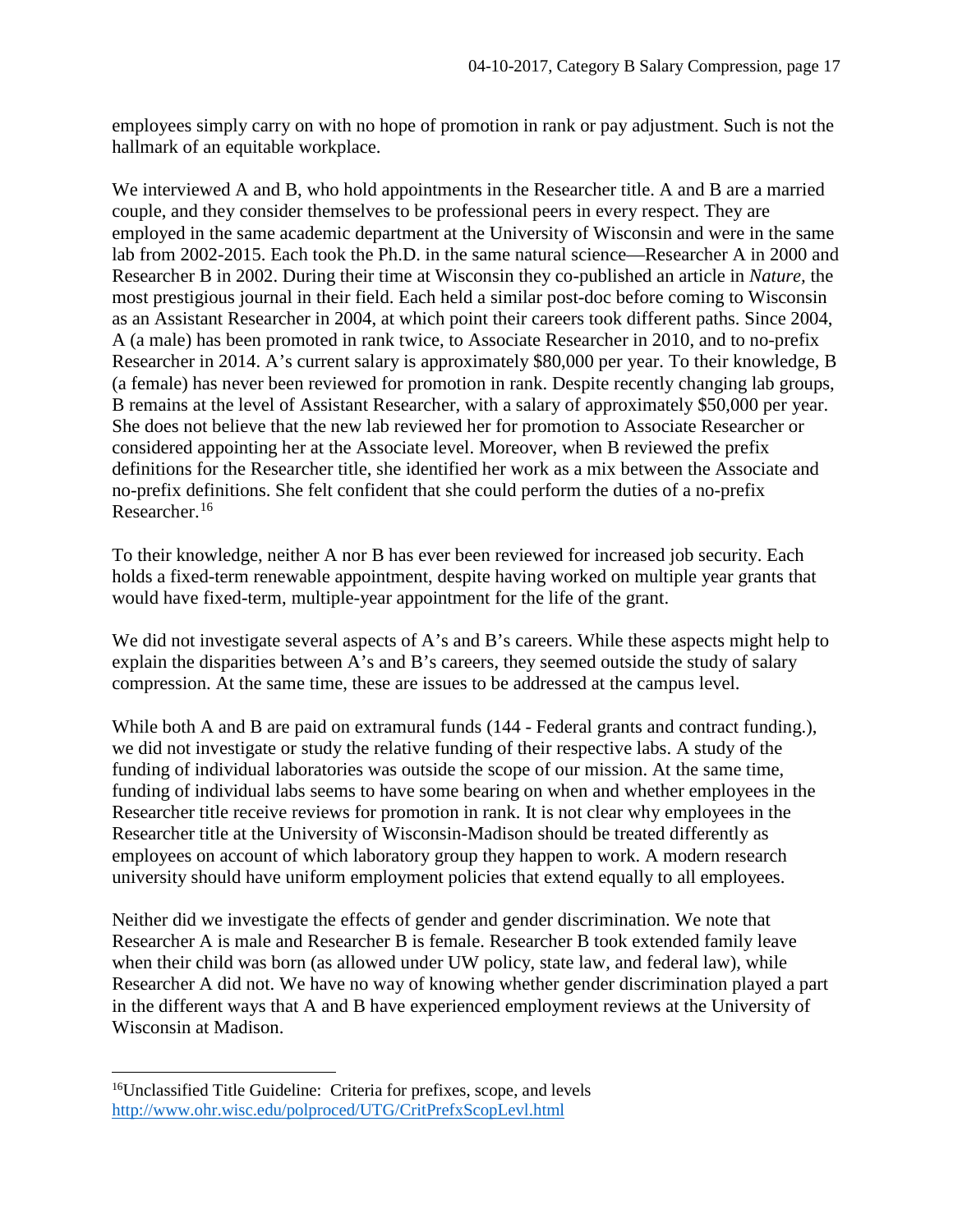To say the least, A and B are puzzled by their very different experiences with the UW's review process. So is our committee puzzled.

#### <span id="page-17-0"></span>**FINDINGS**

In the course of our investigation we identified three general causes of compression:

- 1. A lack of pay increases as established through the State of Wisconsin biennial budget over several biennia, coupled with increased fringe benefits costs and retirement costs.
- 2. Absence of campus-wide policies governing the timing and implementation of pay adjustments and, where policies exist, failure of individual units to apply the policies.
- 3. Market factors.

#### <span id="page-17-1"></span>**State of Wisconsin pay plan created salary compression**

A lack of pay increases as established through the State of Wisconsin biennial budget over several biennia, coupled with temporary pay cuts via a furlough program and increased fringe benefits costs, has created salary compression among more senior employees. The Academic Staff Assembly Ad Hoc Committee on Titling and Compensation identified the problem in its report of April 2016:

Before 2003, state budgets almost always included "pay plans" (small percentage-based pay increases for almost all employees) which over the long run compensated for inflation. Since 2003, pay plans have been too small to compensate for inflation. In 2009- 11, mandatory furloughs were implemented, reducing take home pay. Since that time, pay plans have been both rare and very small. This has left UW-Madison without a mechanism for dealing with inflation, so the real values of employee salaries decline steadily over time. Compensation has also declined due to benefit changes that directly reduce take-home-pay, including increased contributions for health insurance and retirement benefits. 2011's Act 10 alone reduced take-home pay by 8.2% for an academic staff member at the median salary with family health insurance. In addition, health insurance co-pays, deductibles and coinsurance have greatly increased since  $2011$ .<sup>[17](#page-17-3)</sup>

#### <span id="page-17-2"></span>**Campus policies and their implementation created salary compression**

The absence of clear polices, coupled with the failure to follow existing policies, created salary compression. Quite simply we do not have an effective campus policy on when reviews should occur, what things should be reviewed (promotion in rank, review of duties, review for job security, etc.), and we do not have any way to hold employing units accountable for performing the reviews in a timely manner. Absent accountability for reviews, we have no data on whether reviews are performed in a timely manner, nor the outcomes of such reviews, nor do we have any mechanism to identify and correct problem areas. If the review is part of an ongoing

<span id="page-17-3"></span><sup>17</sup> In the report by the Academic Staff Ad Hoc Committee on Titling and Compensation (2016; Academic Staff Document #597A), Appendix 1: Historical Pay Plans, provides a history of State Pay plans since the creation of the University of Wisconsin System in 1974. [https://kb.wisc.edu/images/group171/62470/597A-](https://kb.wisc.edu/images/group171/62470/597A-AdHocCommitteeonTitlingandCompensationReport.pdf)[AdHocCommitteeonTitlingandCompensationReport.pdf](https://kb.wisc.edu/images/group171/62470/597A-AdHocCommitteeonTitlingandCompensationReport.pdf)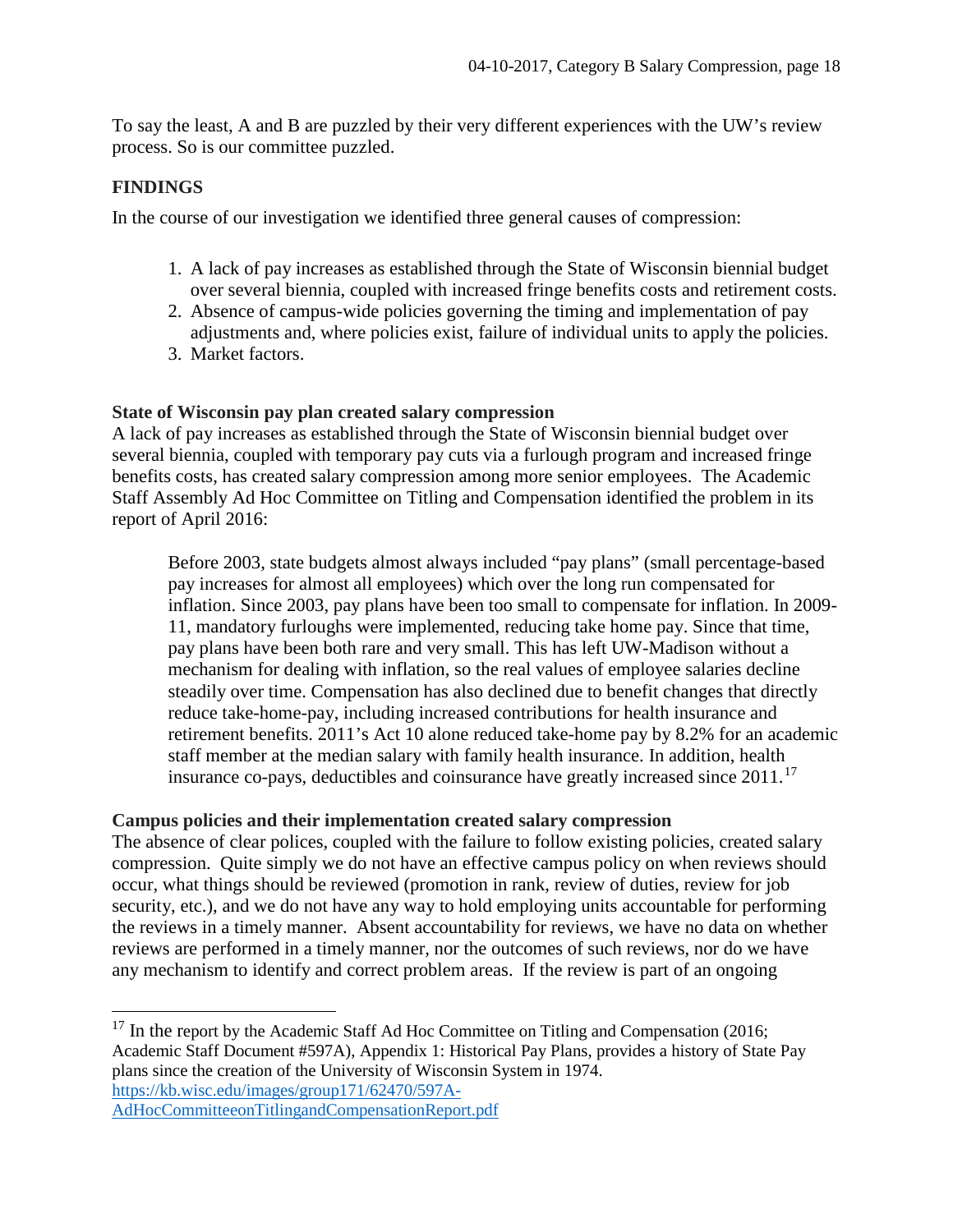conversation between the supervisor and the employee, then many academic staff employees work within a culture of silence.

*Time intervals for review.* An absence of uniform campus-wide policies governing the timing and implementation of pay adjustments and, where policies exist, failure of individual units to apply the policies, has created salary compression. We are unable to identify any University policy that defines the intervals (recommended or required) between promotions in title, increases in job security, or review of duties. Until recently the UW had no specific campuswide policy requiring even annual reviews of academic staff employees. Presumably hiring units follow their own local practices.

*Cumulative effects of salary compression caused by policies.* Our study of the salary histories of two Faculty Associates showed some of the cumulative effects of salary compression caused by the University's own policies and their implementation. Faculty Associate A was reviewed for promotion, yet the promotion was denied because the file had been submitted after the College's internal deadline. The one-year delay in promotion cost the employee approximately \$2500 in academic year 2001-2, which has the effect of reducing his lifetime earnings by at least that amount. Faculty Associate B was not reviewed for promotion until her eleventh year of service. Assuming that current L&S guidelines were in place, the employee would have been eligible for review in year five. The delay of review cost the employee approximately \$1800 per year for six years, resulting in a lowered lifetime earning in excess of \$11,000. These cumulative losses of income will carry over into retirement, when the employees will receive lowered pension benefits. Neither of the Faculty Associates we studied seems to have been reviewed for increased job security in any systematic way. Although not monetary, job security is a form of employee compensation, so has value. If employees are not reviewed for increased job security, then they are being undervalued (i.e., undercompensated) by the University.

*Review for substantive change in duties.* We can also see traces of compression caused by University policies when we review the salaries of Faculty Associates in terms of years in job. Whether we look at Faculty Associates across campus or in one department, we see that average salaries level out after about fifteen years in job. Salaries for Faculty Associates stagnate after year fifteen. We assume that the employees in this groups are in the highest rank of the title series, hence ineligible for further promotion. At the same time, it is ridiculous to assume that job duties remain remained constant over the entire course of an academic career, given the tremendous changes in higher education. If the employee's job evolved or changed over time, particularly vis-à-vis their peers, it seems likely that the failure to review for changes in duties created pay inequities, resulting in a significant lowering of lifetime earnings. This sort of invisible compression seems especially prevalent among late career employees who received their last ladder promotion more than ten years ago. Review for substantive change in duties should be part of the annual review for all employees, but especially for late career employees. In addition to the review of duties, the UW should allow an employee more easily to shift from one title series to another, as defined by the current duties.

*Special concern about employees paid with extramural funds.* While our study focused on the Faculty Associate title, we are also concerned about the cumulative effects of university policies on research employees, particularly those whose positions are paid with extramural funds.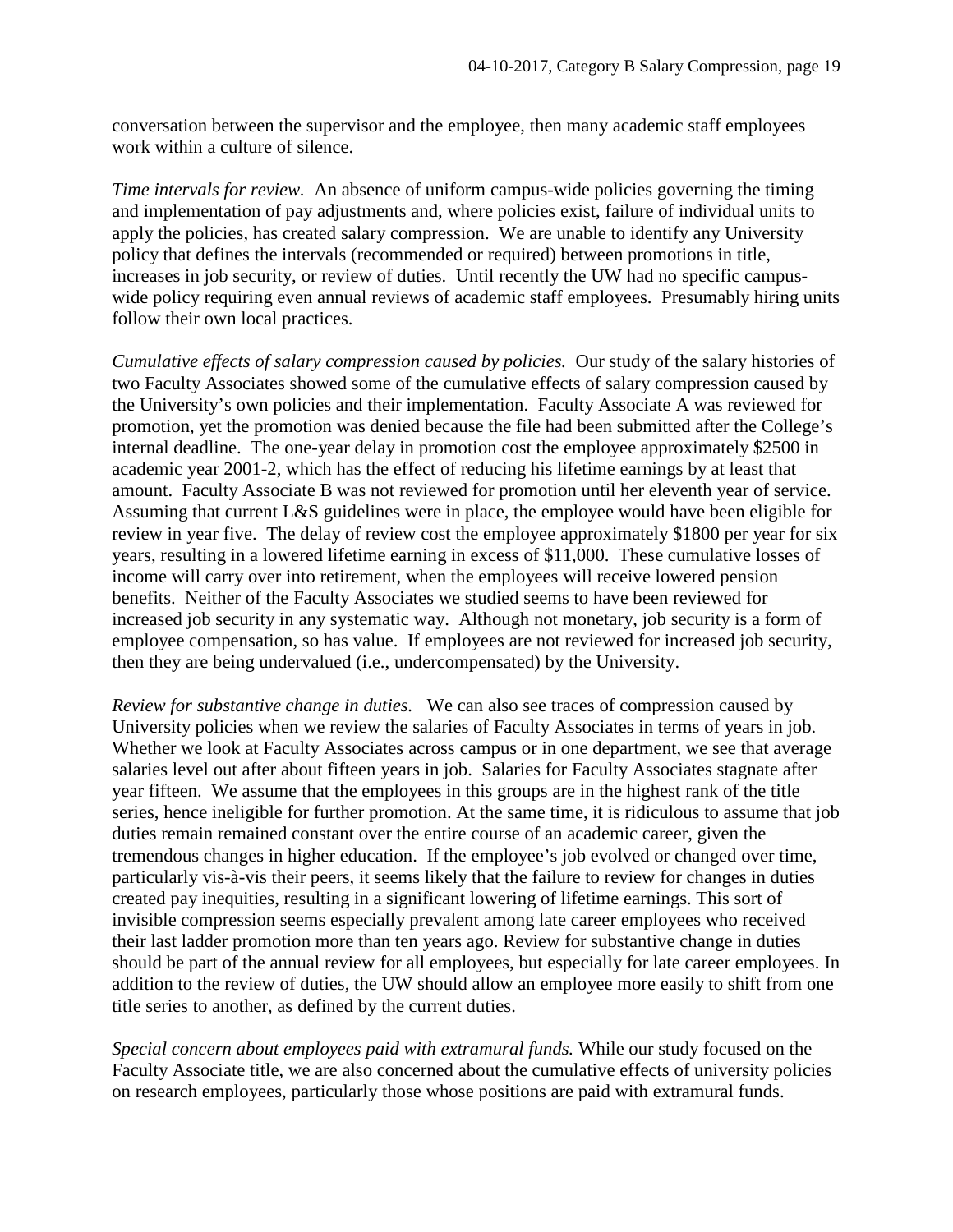Anecdotally we hear that reviews for promotion in rank, for increased job security, and for changes in duty depend more on grant cycles than on an individual employee's career progression. If so, individual academic staff employees effectively subsidize the University of Wisconsin's research enterprise, hardly the model of the 21<sup>st</sup> century research university.

*No uniform of campus policy on "who pays" for pay adjustments.* Adjustments for promotion in rank and for permanent-change-in-duties call for raises of 5%-10%, but no campus policy defines how the pay adjustment will be funded.<sup>[18](#page-19-1)</sup> Some units pay for the entire pay adjustment, some units share the pay adjustment with the department, while other units require the department to pay for the entire adjustment. Anecdotally we hear that pay adjustments are minimal or absent in units where the departments must pay. If true, this ad hoc system of funding pay adjustments means that the raise for individual receives owes as much to the practices of individual departments as it does to an employee's merit or value to the unit. We are especially concerned about the implications of pay adjustments for academic staff employees who are paid with extramural funds. It is our understanding that the UW provides no bridge funding for promotions in rank or permanent-changes-in-duties that occur during a grant cycle. Hence, the career progression of research employees is tied to the grant cycle, rather than to their individual career progressions. The Office of the Vice Chancellor for Research and Graduate Education should provide a mechanism to pay for mid-grant pay adjustments for academic staff employees paid via this mechanism.

#### <span id="page-19-0"></span>**Market factors created salary compression**

Our analysis identified several different ways in which market factors created salary compression. The clearest example of salary compression was in the case of the Faculty Associates in the School of Social Work. Due to market factors, newly-hired Faculty Associates were paid, on average, higher salaries than the Faculty Associates hired one year previous. We also saw this trend when we compared all Faculty Associates on campus by years of service. On average those hired in 2016 were paid more than those employees with 1-5 years of service.

When we compared Faculty Associate salaries in the English department to salaries in their equivalent faculty series, we identified a disturbing trend that appears to be attributable to market factors: the level of parity between the two groups diminished over the career span. Newer academic staff employees earn 60-62% of their Faculty equivalents, while more senior academic staff employees earn 52% of their Faculty equivalents. The yawning gap cannot be explained by the state pay plan. Every compensation plan in recent memory (be it the state pay plan or an internal play plan) has applied almost equally to both faculty and academic staff. We suspect that the increasing gap in parity is a consequence of a series of recent pay adjustments in the faculty ranks, pay adjustments that attempt to rectify the very kinds of compensation problems our report addresses. Faculty members who receive outside offers regularly receive market-based pay adjustments, bringing an individual faculty member up to market rate of pay. Other faculty members, who then find themselves paid significantly less than a peer, apply for pay adjustments for reason of retention or competition, perhaps even for equity.[19](#page-19-2) Faculty Associates, who work

<span id="page-19-1"></span><sup>&</sup>lt;sup>18</sup>Amounts for Pay Adjustment Tools & Mechanisms Matrix <http://ohr.wisc.edu/docs/PayAdjustmentToolsMechanismsAmountMatrix.pdf>

<span id="page-19-2"></span><sup>19</sup> See policy on Pay Adjustments<https://kb.wisc.edu/ohr/policies/page.php?id=53379>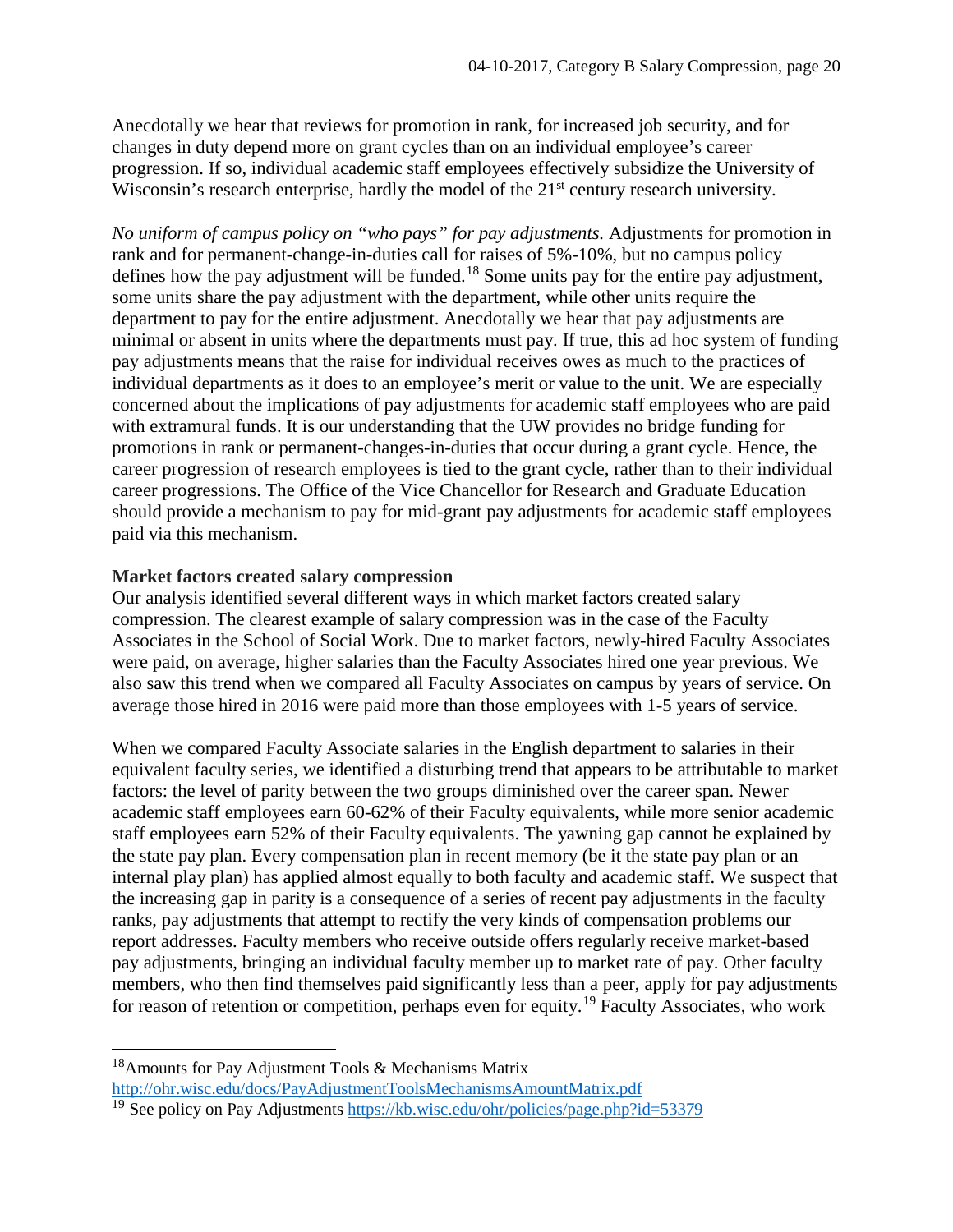in the same disciplines, perform similar work, and typically hold similar qualifications, generally do not receive pay adjustments on the basis of outside offers.

#### <span id="page-20-0"></span>**RECOMMENDATIONS**

Most of the factors of compression are of long-standing. Given the deeply embedded institutional nature of the problem and the fact that compression affects employees in different way depending on individual unit practice, we see no simple solution to salary compression. Based on our research and deliberations, however, we make the following recommendations:

#### <span id="page-20-1"></span>**As part of the Titling and Total Compensation Study, the University of Wisconsin should conduct a pay equity study for all Category B academic staff employees. The study should identify and remedy existing instances of salary compression, as well as plan for future ways to identify and continually address new instances of salary compression.**

The UW should conduct a pay equity study for all Category B academic staff employees. Currently the UW has no such data for academic staff employees, so has no rational basis upon which to make decisions about pay equity. Each academic staff Category B appointment should be evaluated using a mathematical regression analysis which, when executed for an individual employee, would provide a predicted salary. Variables in the regression might include peer group (external data gathered from the College and University Professional Association-CUPA-HR); academic discipline (discipline specific comparisons from the CUPA-HR group code); title; rank in title (Assistant, Associate, no-prefix, Senior, Distinguished); year started at UW; year promoted to current rank; and average merit rating for the last five years. The regression should be completed twice for each employee. The first regression should use CUPA-HR average salary data for peer universities by corresponding discipline, rank, duties, etc.; the second should use internal University salary data by those same factors, to produce a predicted salary. The Titling and Total Compensation Study should identify places where salary compression exists and recommend remedies to those instants of salary compression. In addition to identifying the problem, the Titling and Total Compensation Study should determine how to address the issue continually in future years, to avoid recreating the current situation.

<span id="page-20-2"></span>**The University of Wisconsin should ensure compliance to the new performance management policy, confirming that annual performance reviews are conducted for each employee as a critical component to employee development. Annual reviews should include, when appropriate, reviews for changes in duties (with corresponding pay adjustments), reviews for promotion, and reviews for increased job security.**

In addition to performance, the annual review should include a review for changes in duties (with corresponding pay adjustment when appropriate), a review for promotion in rank (when appropriate), and a review for increased job security (when appropriate). The onus for performing the review ought to be on the University, both the employing unit and the Office of Human Resources, not on individual employees. To that end, the Office of Human Resources should create uniform, standard campus-wide guidelines for annual reviews. The annual review package for each employee should provide for performance review, for change of duty review, for promotion in rank (when applicable), and for increase in job security (when applicable). In addition to the review of duties, the UW should allow an employee more easily to shift from one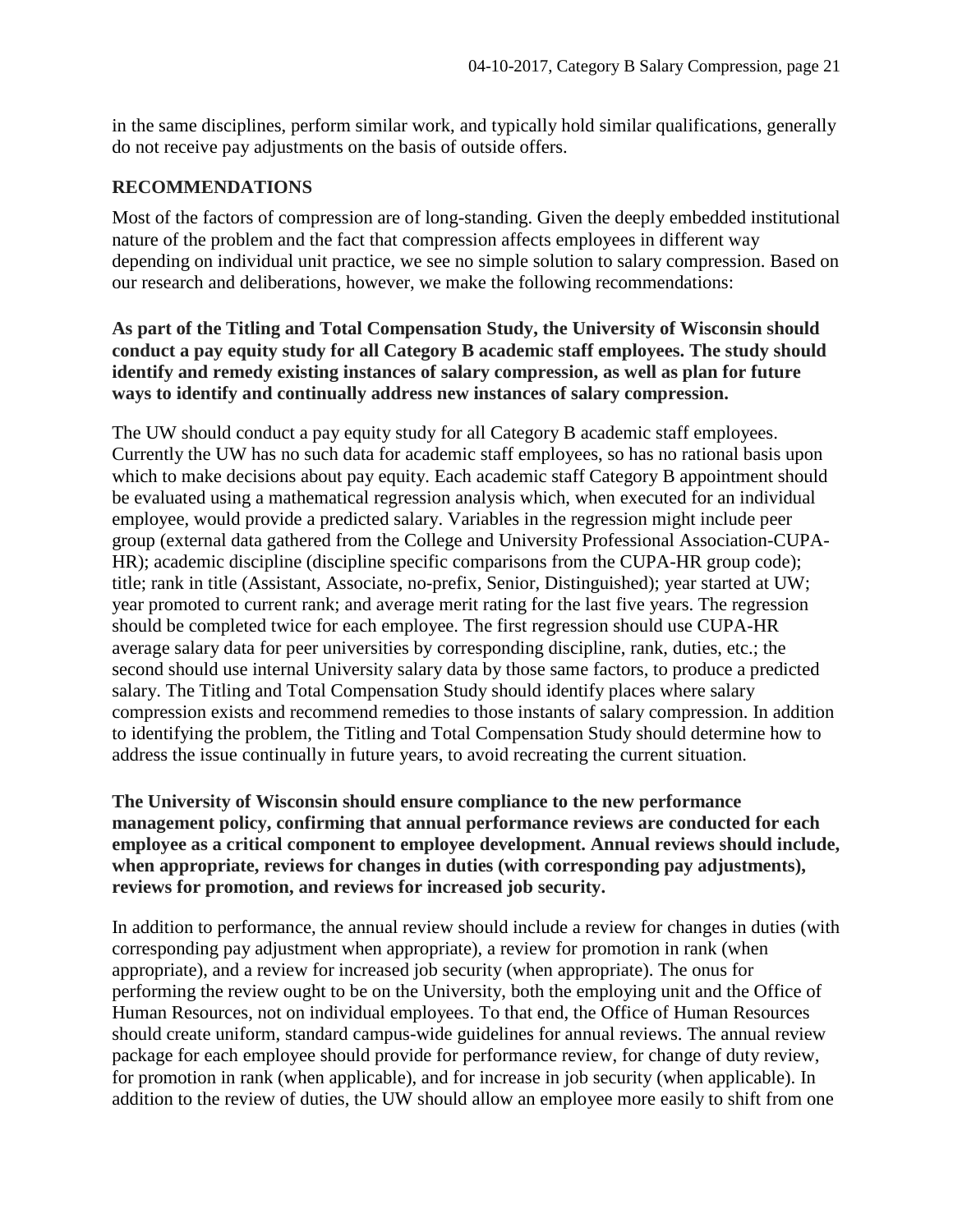title series to another, as defined by the current duties. While the specific review will depend on many factors, each employee's annual review package should contain each required element. Review for change of duties should become part of the required annual performance review; a cumulative list of changes should be maintained as part of the review. The University needs to develop a mechanism to enforce reviews of duties. In addition, employing units must report to Human Resources that reviews have been performed and the results of those reviews. Only by making employing units accountable for performing reviews can we identify and address areas of concern.

<span id="page-21-0"></span>**The University of Wisconsin should confirm units follow existing policies and use existing tools to ensure opportunities for promotion and increased job security are not overlooked or bypassed. While there is no expectation that any individual employee will receive promotion or increase in job security, supervisors must perform those reviews and inform employees of their decisions. The University should also develop and implement a plan to address the stagnating compensation of late career employees who have reached the top of their series ladder.**

Employees should know what to expect from each review each year. Reviews for promotion in rank and for increased job security should occur at predictable intervals. While there is no expectation that any individual employee will receive promotion or increase in job security, supervisors must perform reviews and must inform employees of their decisions. Recent data from the required annual review for promotion exercise suggests that newer and younger employees receive regular reviews, which our analysis of the Faculty Associate and Researcher titles seems to confirm. The solution for addressing late career salary stagnation might include increasing the number of ladders in a series, specifying career milestones that trigger a review for pay adjustment, increased reviews for changes of duties, or some combination thereof.

#### <span id="page-21-1"></span>**The University of Wisconsin should establish uniform campus-wide guidelines that describe "who pays" for pay adjustments (e.g. established source of bridge-funding for academic staff employees paid with extramural funds).**

While current policy describes the target pay adjustments for promotion in rank and for permanent-change-in-duties, no campus policy defines how the pay adjustment will be funded. The Office of the Vice Chancellor for Research and Graduate Education should provide a mechanism to fund for mid-grant pay adjustments for academic staff employees paid with extramural funds. If the University maintained a uniform schedule of reviews for promotion and pay adjustment, VCRGE could quite easily create a tool to analyze, account for, and predict midgrant pay adjustments, allowing Principal Investigators to write the adjustments into the grant.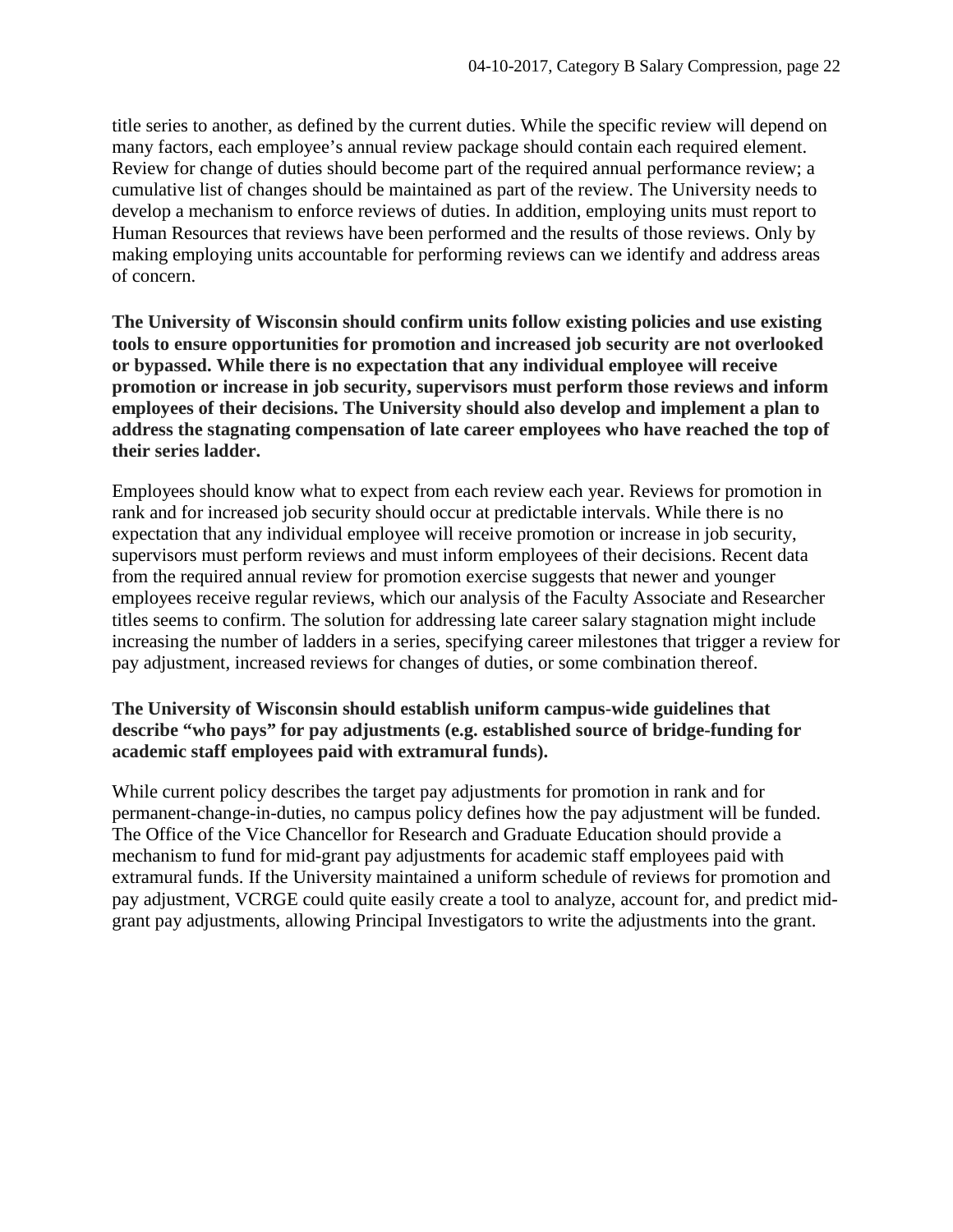## **APPENDICES**

## <span id="page-22-1"></span><span id="page-22-0"></span>**Appendix A - Charge to the Ad Hoc Committee on Category B Academic Staff Salary, with Timeline of Study**

The Ad Hoc Committee on Category B Academic Staff Salary Compression will work with the Office of Human Resources to gather and analyze information on compression of academic staff salaries within Category B and will make recommendations to the Academic Staff Assembly concerning policies and procedures that can be used to minimize and mitigate this inequity. The report should be delivered to the Assembly no later than its December 2016 meeting.

#### **Timeline of Study**

July 7, 2016: The Academic Staff Executive Committee created an Ad Hoc Committee to study Category B Academic Staff Salary Compression. Creating the ad hoc committee, ASEC issued the following charge:

The Ad Hoc Committee on Category B Academic Staff Salary Compression will work with the Office of Human Resources to gather and analyze information on compression of academic staff salaries within Category B and will make recommendations to the Academic Staff Assembly concerning policies and procedures that can be used to minimize and mitigate this inequity. The report should be delivered to the Assembly no later than its December 2016 meeting.

August 25, 2016: ASEC appointed the following members to serve on the Ad Hoc Committee on Category B Salary Compression: Gabriel Cornilescu, Ilia Guzei (nominated by the Compensation and Economic Benefits Committee), Heather Hardin, Ron Harris, Peggy Hatfield, and Jeannine Nicolai-Heckmann. Dana Denny and Jake Smith serve as consultants to the committee.

September 29, 2016: The committee met for the first time and elected Ilia Guzei and Jeannine Nicolai-Heckmann as co-chairs.

February 2017: The Compensation and Economic Benefits Committee reviewed the report and recommended revisions.

March 2, 2017: The committee approved its final report.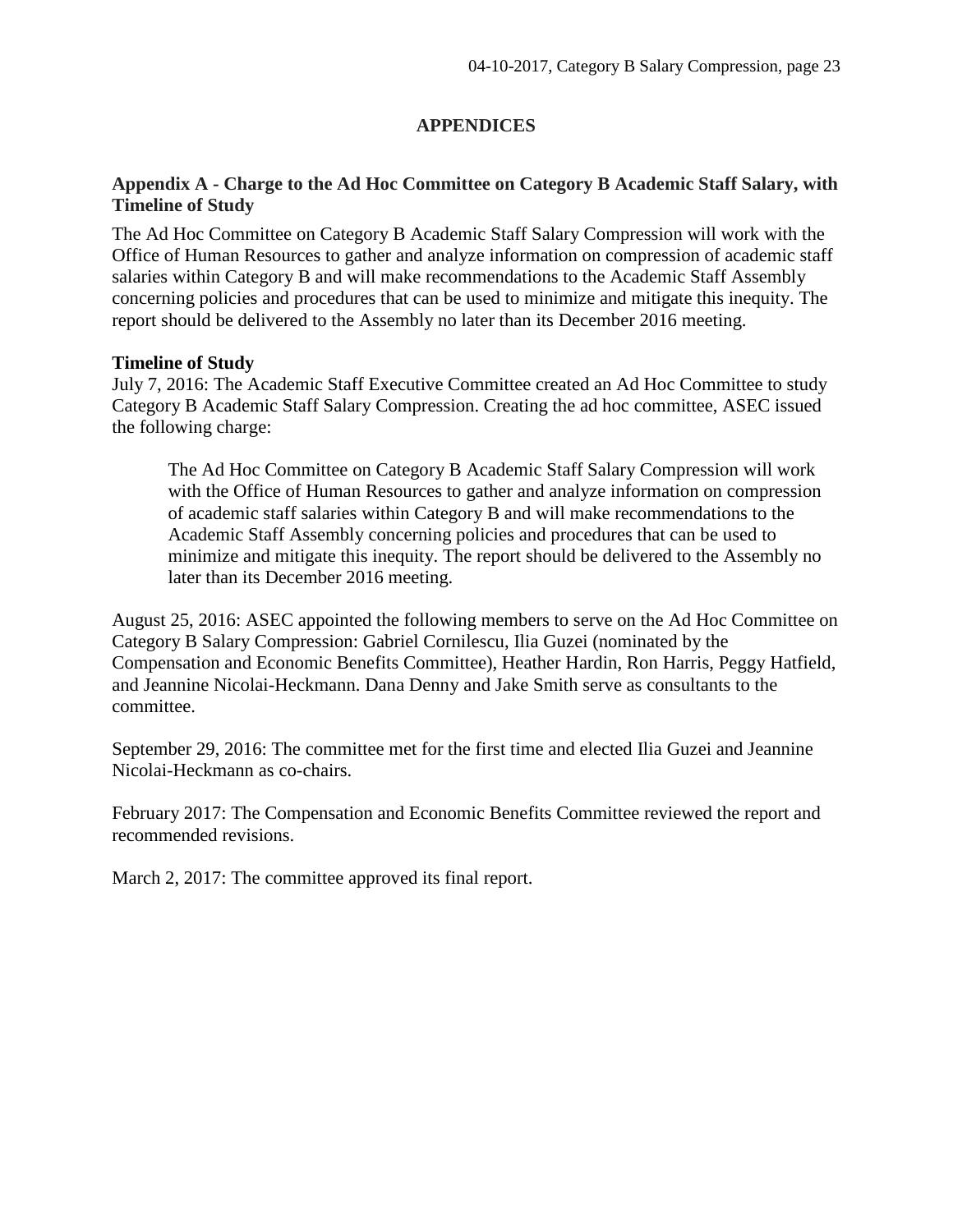## <span id="page-23-0"></span>**Appendix B— Current List of Category B Titles**

## **Instructional Functional Area**

- Adjunct Professor (Instructor, Assistant, Associate, No Prefix)
- Clinical Professor (Instructor, Assistant, Associate, No Prefix, Distinguished)
- Faculty Assistant (No prefix, Senior)
- Faculty Associate (Assistant, Associate, No Prefix, Distinguished)
- Instrumentation Innovator Instruction (Assistant, Associate, No Prefix, Distinguished)
- Lecturer (Associate, No Prefix, Senior, Distinguished)
- Professor (CHS) (Instructor, Assistant, Associate, No Prefix, Distinguished)
- Professor L/I (Instructor, Assistant, Associate, No Prefix)

## **Research Functional Area**

- Instrumentation Innovator Research (Assistant, Associate, No Prefix, Distinguished)
- Research Animal Veterinarian (Assistant, Associate, No Prefix, Distinguished)
- Researcher (Assistant, Associate, No Prefix, Distinguished)
- Scientist (Assistant, Associate, Senior, Distinguished)

## **Visiting Titles**

- Visiting Lecturer (Associate, No Prefix, Senior)
- Visiting Professor (Instructor, Assistant, Associate, No Prefix)
- Visiting Scientist (Assistant, Associate, Senior)